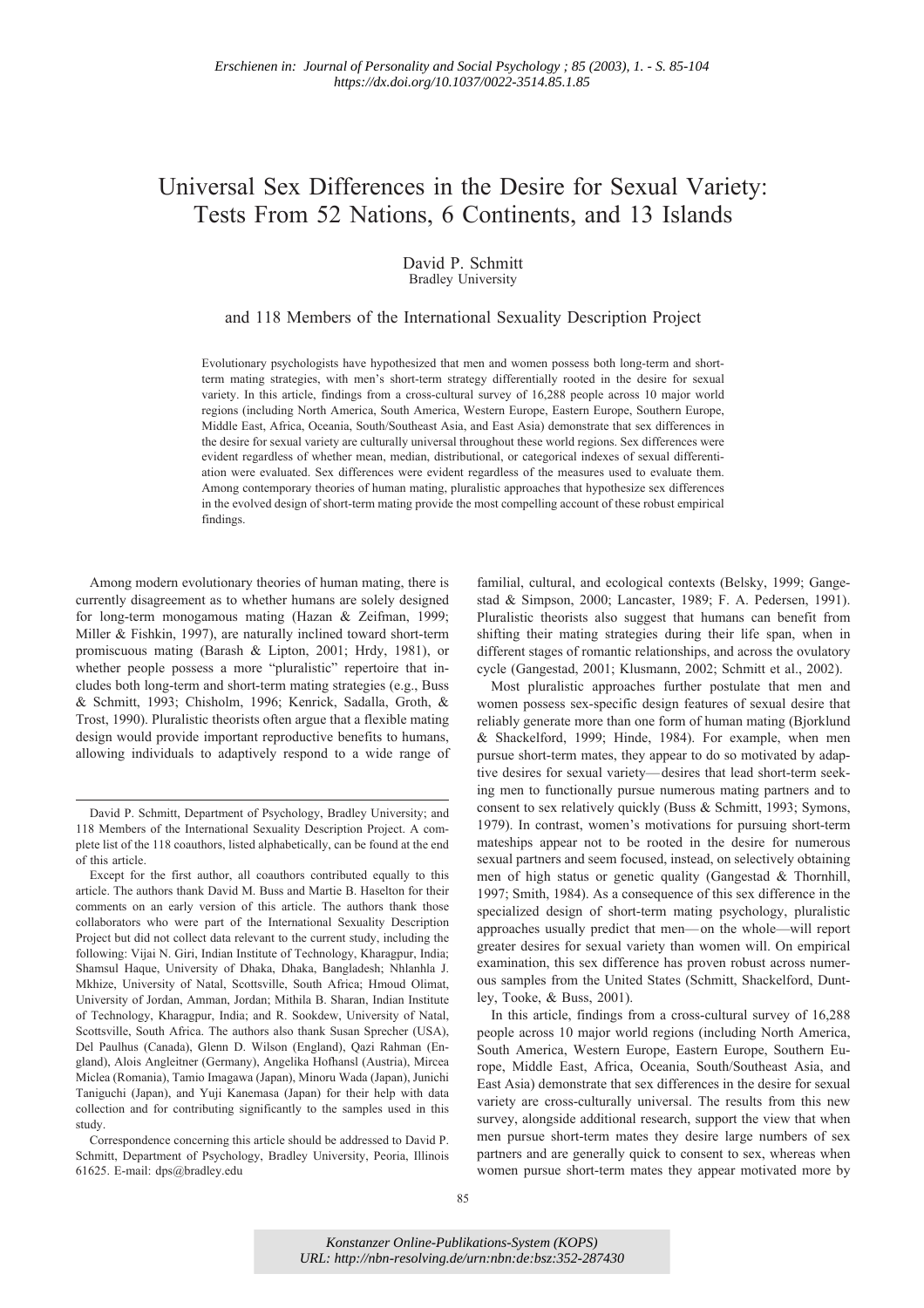partner quality than by partner quantity. This evidence also suggests that pluralistic theories of human mating are more likely to be correct than competing perspectives in which all humans are equipped with a singular (either long-term or short-term) mating strategy. Regardless of one's perspective, however, nearly all evolutionary theories of human mating are grounded in the seminal logic of parental investment theory (Trivers, 1972).

#### Parental Investment Theory

According to parental investment theory (Trivers, 1972), the relative proportion of parental investment—the time and energy devoted to the care of individual offspring—varies across the males and females of different species. In some species, males tend to provide more parental investment than females (e.g., the Mormon cricket; Gwynne, 1984). In other species, females possess the heavy-investing parental burdens (e.g., most mammals; Alcock, 1993; Clutton-Brock, 1991). One of Trivers's (1972) keen insights was to note that sex differences in parental investment burdens are systematically linked to processes of sexual selection in ways that potentially relate to mating strategies. Namely, within a given species, the sex that invests less in offspring is intrasexually more competitive, especially over gaining sexual access to members of the opposite sex. That is, the lesser investing sex (e.g., male elephant seals; Le Boeuf, 1974) is reliably more aggressive with their own sex, tends to die earlier, tends to mature later, and generally competes for mates with more vigor than the heavier investing sex (see also Alexander & Noonan, 1979). Furthermore, the lesser investing sex of a species is intersexually more indiscriminate in mate choice than the heavier investing parent. The lesser investing sex is willing to mate more quickly, at low cost, and with more partners than is the heavier investing sex (Andersson, 1994; Bateson, 1983; Clutton-Brock & Parker, 1992; Maynard Smith, 1977).

Much of the evidence in favor of parental investment theory (Trivers, 1972) has come from species where females happen to be the heavy-investing sex (e.g., Clutton-Brock, 1991). In these species, parental investment theory leads to the prediction that sexual selection has been more potent among males. On empirical examination, males of these species tend to display much more competitiveness with each other over sexual access to heavier investing females, and to exhibit more intrasexual competition through greater aggressiveness, riskier life history strategies, and earlier death than females (Archer & Lloyd, 2002; Trivers, 1985). Lesser investing males are also less discriminate through intersexual mate choice, often seeking multiple partners and requiring less time before consenting to sex than females do (see Alcock, 1993; Geary, 1998).

Perhaps the most compelling support for parental investment theory (Trivers, 1972), however, has come from "sex-role reversed" species. In species where males are the heavy-investing parent (e.g., the red-necked phalarope; Reynolds, 1987), the processes of sexual selection are thought to have been more potent among females. Females of these species are expected to vie more ferociously for sexual access to heavy-investing males and to require little from males before consenting to sex. Evidence of this form of sexual differentiation has been documented among many "sex-role reversed" species including the red-necked phalarope, the Mormon cricket, katydids, dance flies, water bugs, seahorses, and a variety of fish species (Alcock, 1993; Alcock & Gwynne,

1991). Parental investment theory, therefore, is not a theory about males always having more interest in low-cost, indiscriminate sex than females. Instead, it is a theory about differences in parental investment obligations systematically relating to sexual selection processes in ways that generate reliable sex differences in mating behavior across species (Buss & Schmitt, 1993).

#### How Does Parental Investment Theory Apply to Humans?

Among humans, many males invest heavily as parents through the teaching of crucial social skills, by emotional nurturing children through difficult times, and by generally investing resources and prestige in their children (Hazan & Diamond, 2000; Lovejoy, 1981; Zeifman & Hazan, 1997). Nevertheless, human males typically invest considerably less in active parenting effort than females do across all known cultures (Low, 1989; Munroe & Munroe, 1997; Quinn, 1977). In addition, men incur much lower levels of obligatory or "minimum" parental investment in offspring than women do. That is, men are not obligated to invest as much as women do to produce viable progeny (Symons, 1979).

Women are obligated, for example, to incur the costs of internal fertilization, placentation, and gestation in order to reproduce. The minimum physiological obligations of men are considerably less requiring only the contribution of sperm. Furthermore, all female mammals, including ancestral women, carried the obligatory investment burdens associated with lactation. Lactation can last several years in human foraging environments (Kelly, 1995), years during which it is harder for women to reproduce and invest in additional offspring than it is for men.

When looked at from the perspective of parental investment theory (Trivers, 1972), this human asymmetry in obligate parental investment burdens should result in the lesser investing sex (i.e., men) displaying greater intrasexual competitiveness and lower intersexual "choosiness" in mate preferences. In support of parental investment theory applying to humans, numerous studies have shown that men exhibit greater physical size and competitive aggression (Archer & Lloyd, 2002; Harvey & Reynolds, 1994; Hyde, 1986), riskier life history strategies (Daly & Wilson, 1988), relatively delayed maturation (Geary, 1998), and earlier death than women do across all known cultures (Alexander & Noonan, 1979). In addition, men's mate preferences are, as predicted, almost always less "choosy" or discriminating than women's, especially in the context of short-term mating (Buss & Schmitt, 1993; Kenrick et al., 1990; Regan, 1998a, 1998b; Regan & Berscheid, 1997; Simpson & Gangestad, 1992). On the basis of parental investment theory, therefore, men are the lesser investing sex of our species and should be more inclined toward low-cost, less discriminate mating than women.

#### Sexual Strategies Theory

A decade ago, Buss and Schmitt (1993) extended Trivers's (1972) theory by proposing sexual strategies theory (SST). According to SST, men and women have evolved a complex repertoire of mating strategies. One strategy within this repertoire is long-term committed mating. Long-term mating is typically marked by extended courtship, heavy investment, the emotion of love, and the dedication of resources over a long temporal span to the mating relationship and any offspring that ensue. Another strategy within this repertoire is short-term mating, defined as a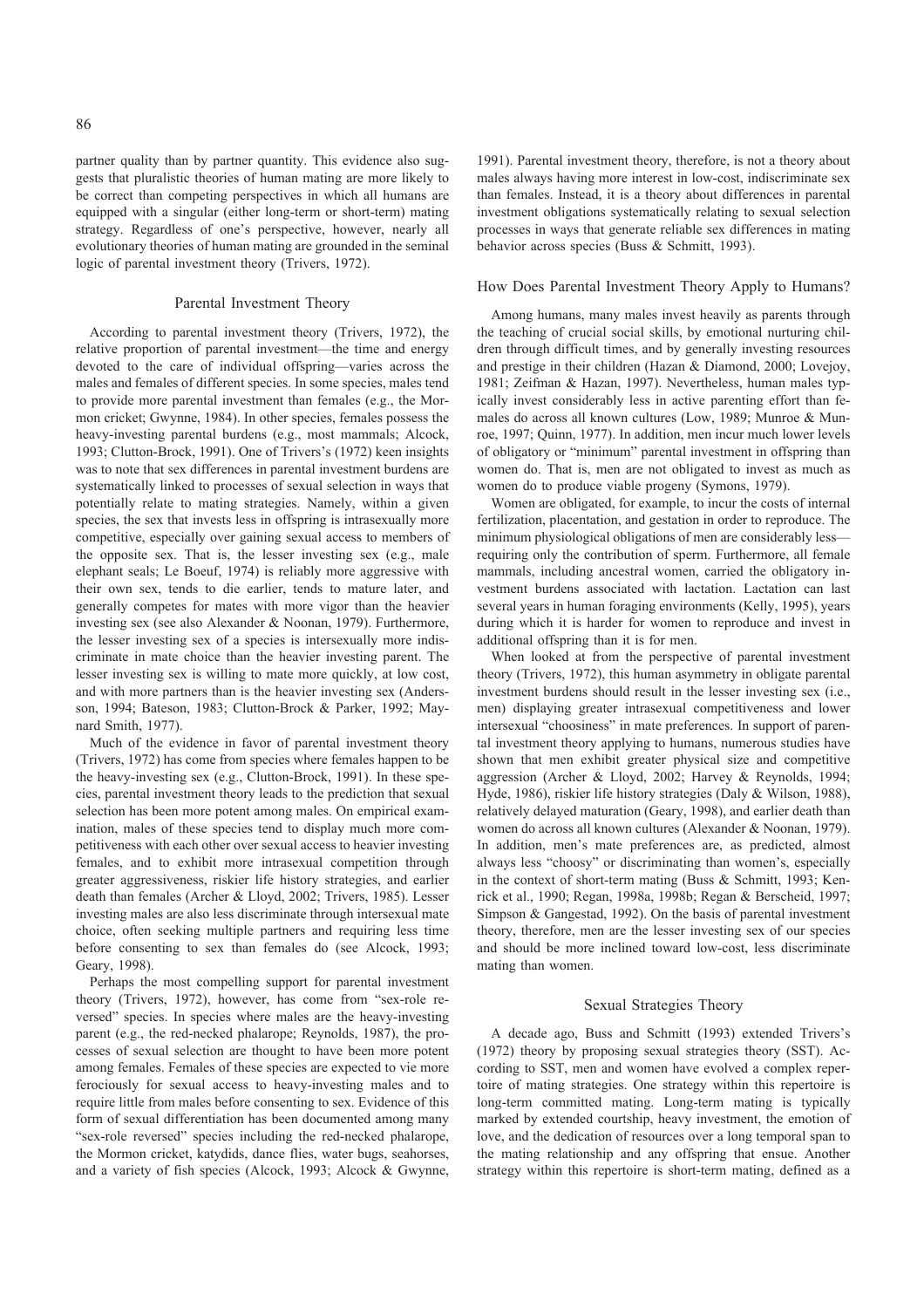fleeting sexual encounter such as a one-night stand. Between the ends of this temporal continuum are brief affairs, prolonged romances, and other intermediate-term relationships. Which sexual strategy or mix of strategies an individual pursues is predicted to be contingent on factors such as opportunity, personal mate value, sex ratio in the relevant mating pool, parental influences, regnant cultural norms, and other features of social and personal context (see also Buss, 1994; Gangestad & Simpson, 2000; Schmitt, 2003a).

Although SST views both sexes as having long-term and shortterm strategies within their repertoire, men and women are predicted to differ fundamentally in certain respects. In long-term mating, for example, the sexes are predicted to differ in their mate preferences. Men are hypothesized to place a greater premium on signals of fertility and reproductive value, such as a woman's youth and physical appearance. Women, in contrast, are hypothesized to place a greater premium on a man's status, maturity, and resources— cues relevant to his potential long-term provisioning (Buss & Schmitt, 1993; Ellis, 1992). In each case, the differing qualities that men and women preferentially desire are thought to help solve the adaptive problems that men and women have faced over human evolutionary history.

According to SST, both sexes are also hypothesized to pursue short-term mating in delimited contexts, but for different reproductive reasons that reflect sex-specific adaptive problems. For women, the asymmetry in obligatory parental investment leaves them little to gain in reproductive output by engaging in indiscriminate, short-term sex with numerous partners (see also Bjorklund & Shackelford, 1999; Hinde, 1984). However, for men the potential reproductive benefits from less discriminate mating can be profound. Consider that one man can produce as many as 100 offspring by indiscriminately mating with 100 women in a given year, whereas a man who is monogamous will tend to have only one child with his partner during that same time period. In evolutionary currencies, this represents a strong selective pressure—and a potent adaptive problem—for men's mating strategies to favor at least some desire for sexual variety (Barash & Lipton, 2001; Buss & Schmitt, 1993).

In contrast, whether a woman mates with 100 men or is monogamously bonded with only one man, she will still tend to produce only one child in a given year. The potential reproductive benefits from multiple mating with numerous partners, therefore, are much higher for men than for women (Bateman, 1948; Symons, 1979). It is important to note that women can reap evolutionary benefits from short-term mating as well (Greiling & Buss, 2000). A key caveat to this, however, is that women's short-term strategy appears to center more on obtaining men of high status or genetic quality rather than numerous men in high-volume quantity (Banfield & McCabe, 2001; Carroll, Volk, & Hyde, 1985; Townsend, 1995; Wilson, 1987).

A key premise of SST, therefore, is that both sexes can reap reproductive rewards from engaging in short-term mating under certain circumstances. Even though both sexes may adaptively pursue short-term mateships, however, men and women are hypothesized by SST to differ in the evolved psychological design of their short-term strategies. According to SST, three of the more distinctive features of men's short-term mating psychology are as follows: (a) men possess a greater desire than women do for a variety of sexual partners, (b) men require less time to elapse than women do before consenting to sexual intercourse, and (c) men

tend to more actively seek short-term mateships than women do (Buss & Schmitt, 1993, p. 210). In each case, these hypothesized desires function to help solve men's adaptive problem of obtaining large numbers of short-term partners.

This suite of hypothesized sex differences has been well supported among studies of college student and community samples from the United States (for a review, see Schmitt, Shackelford, & Buss, 2001). However, sex differences in the desire for sexual variety have never been directly tested across large numbers of cultures. Indeed, no studies have been conducted where these three hypotheses were tested in non-Western cultures. The primary objective of the present study was to evaluate whether sex differences in the desire for sexual variety are robust across a broad range of human cultures. Finding universal sex differences in the desire for sexual variety would support parental investment theory (Trivers, 1972), SST (Buss & Schmitt, 1993) as well as other pluralistic theories of human mating (Gangestad & Simpson, 2000). Logically, any theory that posits all humans share a singular strategy (whether long-term or short-term) would find it more difficult to account for universal sex differences in the desire for sexual variety.

#### Method

# *Samples*

The research reported in this article is a result of the International Sexuality Description Project (ISDP), a collaborative effort of over 100 social, behavioral, and biological scientists from 10 world regions. As seen in Table 1, three nations were sampled from the world region of North America. The Canadian national sample included three independent, English-speaking subsamples from the Canadian provinces of Ontario, Alberta, and British Columbia, and one French-speaking subsample from Quebec. The French-speaking participants were administered the ISDP survey as translated/back-translated into French. The translation/backtranslation procedures are addressed later. Thirteen subsamples were obtained from the United States of America (USA). This included at least one subsample from the states of New York, Illinois, Kentucky, South Carolina, Florida, Alabama, Texas, New Mexico, Idaho, California, and Hawaii. In the subsample from Hawaii, 75% of individuals described themselves as "Asian American" or "Native Hawaiian." The subsamples from mainland USA consisted of 66% European American (non-Hispanic), 10% African American, 8% Hispanic American, 5% Asian American, 2% Native American, and 9% other or nondescriptive. The North American world region also included a sample from the nation of Mexico. The Mexican sample was comprised of general community members who volunteered for the study (see Table 1). Community samples in the ISDP tended to be related to colleges and universities (e.g., many were employed by the local educational institutions), and so should not be considered as completely independent of the college-related limitations of most ISDP national samples.

Five nations were sampled from the world region of South America. Eight nations from Western Europe, 11 nations from Eastern Europe, and six samples from Southern Europe were sampled as part of the ISDP. It is important to acknowledge that the placement of cultures into these three European "regions" may be viewed by some as problematic, and certainly that more than three basic regions exist in Europe, including Northern, Central, and other divisions. However, given the number and geography of nations included in the ISDP, these three divisions were chosen to economize the presentation of findings while maintaining genuine regional variation across the European continent.

Four national samples from the Middle East world region were included in the ISDP, as were seven nations from Africa. However, the samples from Jordan and South Africa were not administered the sex-related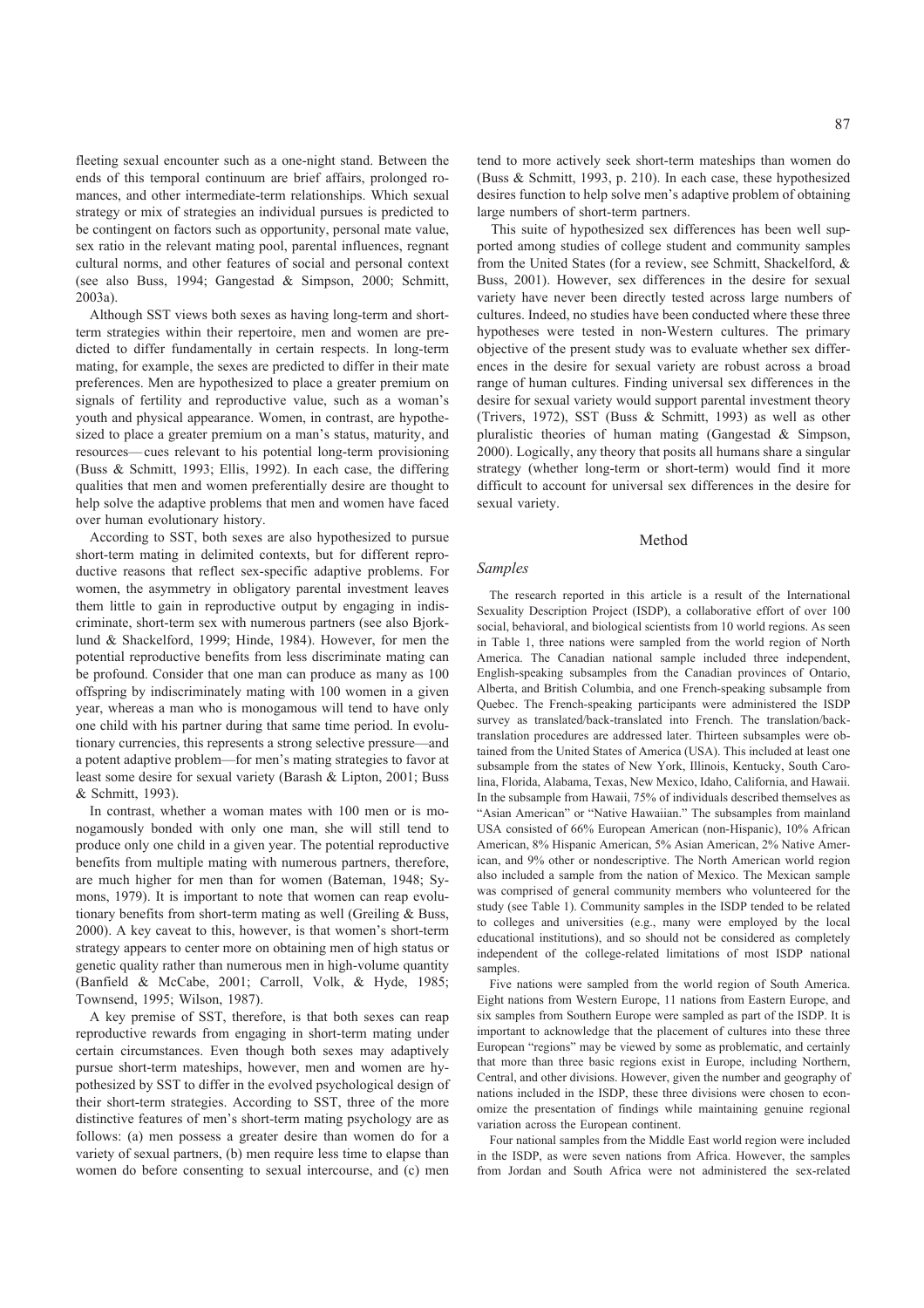# Table 1

|                                            |              | Sample size  |                                     |                           |
|--------------------------------------------|--------------|--------------|-------------------------------------|---------------------------|
| World regions                              | Men          | Women        | Sample type                         | Language                  |
| North America                              | 1,385        | 2,384        |                                     |                           |
| Canada                                     | 368          | 656          | College students                    | English/French            |
| Mexico                                     | 106          | 109          | Community-based                     | Spanish                   |
| United States of America                   | 911          | 1,619        | College students                    | English                   |
| South America                              | 364          | 433          |                                     |                           |
| Argentina                                  | 110          | 136          | College students                    | Spanish                   |
| Bolivia                                    | 87           | 83           | College students                    | Spanish                   |
| <b>Brazil<sup>a</sup></b>                  | 41           | 54           | College students                    | Portuguese                |
| Chile <sup>a</sup>                         | 25           | 60           | College students                    | Spanish                   |
| Peru                                       | 101          | 100          | College students                    | Spanish                   |
| Western Europe<br>Austria                  | 1,083<br>207 | 1,850<br>259 |                                     |                           |
|                                            | 163          | 354          | College/community                   | German<br>Dutch (Flemish) |
| Belgium (Flanders)<br>Finland <sup>a</sup> | 32           | 86           | College students<br>Community-based | Finnish                   |
| France                                     | 58           | 71           | College students                    | French                    |
| Germany                                    | 289          | 490          | College/community                   | German                    |
| Netherlands                                | 115          | 126          | College students                    | Dutch                     |
| Switzerland                                | 84           | 127          | College students                    | German                    |
| United Kingdom                             | 135          | 337          | College/community                   | English                   |
| Eastern Europe                             | 1,209        | 1,542        |                                     |                           |
| Croatia                                    | 113          | 109          | College students                    | Croatian                  |
| Czech Republic                             | 103          | 123          | College students                    | Czech                     |
| Estonia                                    | 78           | 109          | College students                    | Estonian                  |
| Latvia                                     | 90           | 102          | College students                    | Latvian                   |
| Lithuania <sup>a</sup>                     | 46           | 47           | College students                    | Lithuanian                |
| Poland                                     | 305          | 527          | College students                    | Polish                    |
| Romania                                    | 120          | 125          | College students                    | Romanian                  |
| Serbia                                     | 100          | 100          | College students                    | Serbian                   |
| Slovakia                                   | 81           | 94           | College students                    | Slovak                    |
| Slovenia                                   | 73           | 106          | College students                    | Slovenian                 |
| Ukraine                                    | 100          | 100          | College/community                   | Ukrainian                 |
| Southern Europe                            | 495          | 836          |                                     |                           |
| Cyprus <sup>a</sup>                        | 24           | 35           | College students                    | Greek                     |
| Greece <sup>a</sup>                        | 47           | 180          | College students                    | Greek                     |
| Italy                                      | 92           | 108          | College/community                   | Italian                   |
| Malta                                      | 128          | 194          | College students                    | English                   |
| Portugal                                   | 110          | 142          | College students                    | Portuguese                |
| Spain                                      | 94           | 177          | College students                    | Spanish                   |
| Middle East                                | 503          | 548          |                                     |                           |
| Israel                                     | 179<br>120   | 211<br>134   | College students                    | Hebrew                    |
| Lebanon<br>Turkey                          | 204          | 203          | College students                    | English<br>Turkish        |
| Africa                                     | 611          | 472          | College/community                   |                           |
| Botswana                                   | 97           | 116          | College students                    | English                   |
| Congo, Dem. Rep. of                        | 122          | 64           | College/community                   | French                    |
| Ethiopia                                   | 124          | 84           | College/community                   | English                   |
| Morocco                                    | 88           | 78           | College students                    | English                   |
| Tanzania, <sup>a</sup> United Rep. of      | 80           | 30           | College students                    | English                   |
| Zimbabwe                                   | 100          | 100          | College students                    | English                   |
| Oceania                                    | 392          | 522          |                                     |                           |
| Australia                                  | 200          | 286          | College students                    | English                   |
| Fiji & Pacific Islands                     | 79           | 78           | College/community                   | English                   |
| New Zealand                                | 113          | 158          | College students                    | English                   |
| South/Southeast Asia                       | 213          | 289          |                                     |                           |
| Indonesia <sup>a</sup>                     | 48           | 43           | College students                    | Indonesian                |
| Malaysia <sup>a</sup>                      | 46           | 85           | College students                    | Malay                     |
| Philippines                                | 119          | 161          | College students                    | English                   |
| East Asia                                  | 567          | 590          |                                     |                           |
| Hong Kong (China)                          | 100          | 101          | College students                    | English                   |
| Japan                                      | 156          | 101          | College students                    | Japanese                  |
| Korea, Rep. of                             | 195          | 295          | College students                    | Korean                    |
| Taiwan                                     | 116          | 93           | College students                    | Mandarin                  |
| Worldwide ISDP sample:                     | 6,822        | 9,466        | College/community                   | 27 languages              |

*Sample Sizes, Sampling Type, and Language of Survey Across the 52 Nations and 10 World Regions of the International Sexuality Description Project (ISDP)*

*Note.* Most samples primarily comprised college students; some included general members of the community. All samples were convenience samples. Further details on sampling methods within each nation are available from the authors. Dem. = Democratic; Rep. = Republic.

a Only a subset of participants from larger national samples were administered and/or fully completed all sex-related measures. Samples from Jordan, South Africa, India, and Bangladesh were also included in the ISDP, but participants in those samples were not administered the measures used in this study.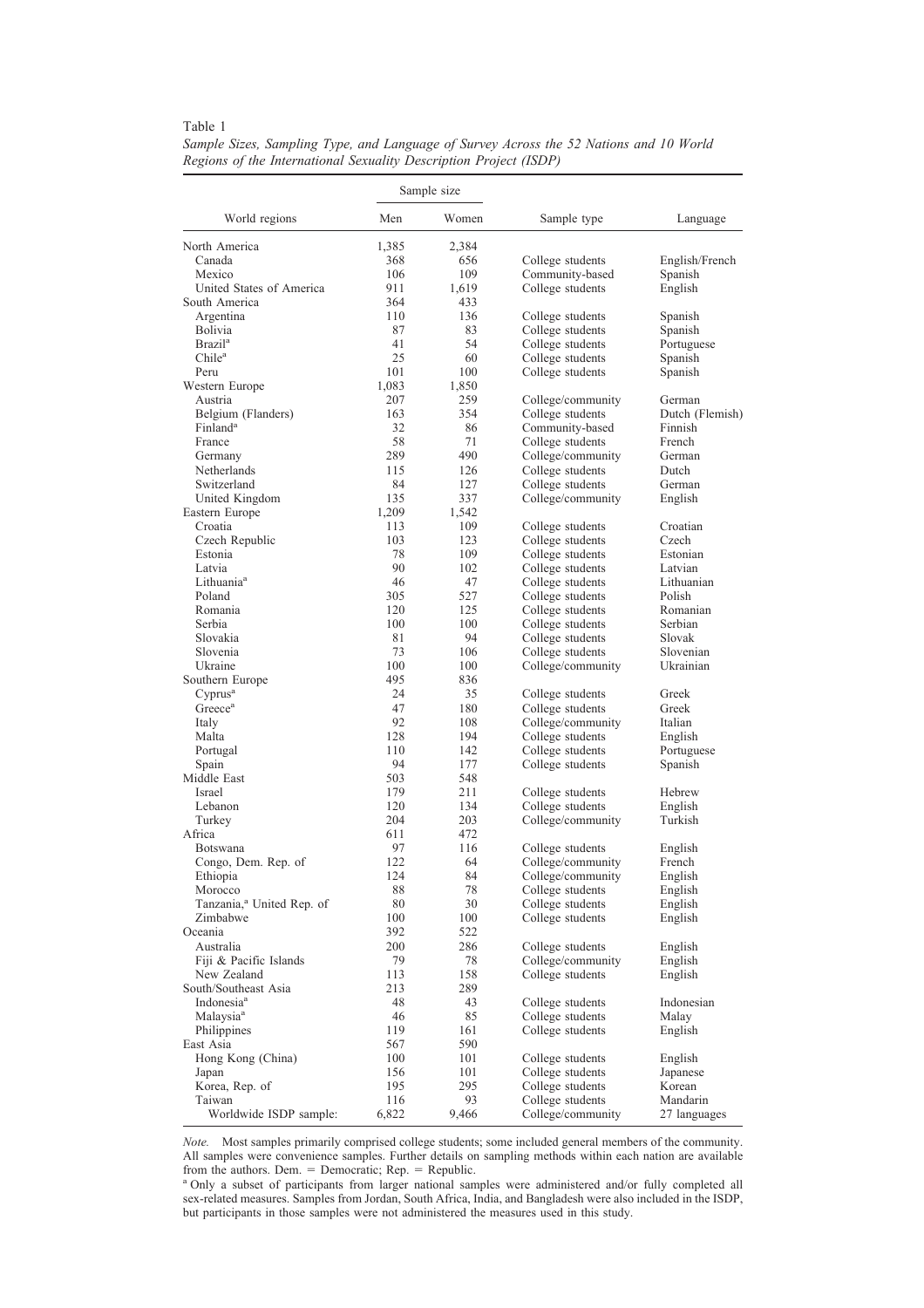measures analyzed in this study. Three nations from Oceania were included in the ISDP. The Oceanic sample from Fiji was collected at the University of the South Pacific, a true regional university. Although a large number of participants were from Fiji, a significant number came from surrounding nations within the Pacific Island region. Consequently, this national sample was referred to as "Fiji and Pacific Islands." Five nations from South or Southeast Asia were included in the ISDP, including national samples from India, Bangladesh, Malaysia, Indonesia, and the Philippines. However, the samples from India and Bangladesh were not administered the sex-related measures analyzed in this study. Finally, four national samples from East Asia were included, one sample each from Hong Kong (now a part of the People's Republic of China), Taiwan (Republic of China), and Japan, and two subsamples were accumulated from the Republic of (South) Korea.

Overall, this collection of national samples represented a diverse array of ethnic, geographic, and linguistic categories. In total, the many samples of the ISDP represent 6 continents, 13 islands (including Cyprus, Malta, Fiji, New Zealand, Indonesia, Malaysia, the Philippines, Hong Kong, Japan, Taiwan, Hawaii, Ireland, and Britain), 27 languages, and 52 nations (see Table 1). Most samples were comprised of college students (indicated in Table 1 under the Sample type column by "College students" or "college"); some included general members of the community (indicated by "Community-based" or "Community"), though these samples were usually somewhat related to the local college or university. All samples were convenience samples. Most samples were recruited as volunteers, some received course credit for participation, and others received a small monetary reward for their participation. All samples were administered an anonymous self-report survey, and most surveys were returned through sealed envelope and/or the usage of a drop box. Return rates for college student samples tended to be relatively high (around 95%), though this number was lower in some cultures. Return rates for community samples were around 50%.

Not all participants received the full ISDP survey—the national samples from Jordan, South Africa, India, and Bangladesh were part of the ISDP but were eliminated from the present analyses because none were administered the sex-related measures that are the focus of the current investigation. Further details on the sampling and assessment procedures within each of the world regions and national samples are provided elsewhere (Schmitt et al., in press) and are available from the authors.

## *Procedure*

All collaborators were asked to administer an anonymous nine-page survey to at least 100 men and 100 women. Some nations, such as the United States and Canada, contained numerous convenience samples and so the national sample size was much larger than 200. As seen in Table 1, several national samples failed to reach the designated sample size of 100 men and 100 women. Because of the small sample sizes for individual nations, the 52 nations were collapsed into 10 basic world regions when conducting key statistical analyses. The 10 world regions included North America ( $N = 1,385$  men, 2,384 women), South America ( $N = 364$  men, 433 women), Western Europe ( $N = 1,083$  men, 1,850 women), Eastern Europe ( $N = 1,209$  men, 1,542 women), Southern Europe ( $N = 495$  men, 836 women), the Middle East ( $N = 503$  men, 548 women), Africa ( $N =$ 611 men, 472 women), Oceania ( $N = 392$  men, 522 women), South/ Southeast Asia ( $N = 213$  men, 289 women), and East Asia ( $N = 567$  men, 590 women). For each world region, at least 200 participants (including the key level of at least 100 men and 100 women) were included, providing the necessary statistical power (when setting  $\beta$  = .90,  $\alpha$  = .05, and when looking for an effect moderate in size; Cohen, 1988) to make within-region sex-difference analyses substantive and meaningful.

All participants were provided with a brief description of the study, including the following written instructions:

This questionnaire is entirely voluntary. All your responses will be kept confidential and your personal identity will remain anonymous. No identifying information is requested on this survey, nor will any such information be added later to this survey. If any of the questions make you uncomfortable, feel free not to answer them. You are free to withdraw from this study at any time for any reason. This series of questionnaires should take about 20 min to complete. Thank you for your participation.

The full instructional set provided by each collaborator varied, however, and was adapted to fit the specific culture and type of sample. Details on incentives and cover stories used across samples are available from the authors.

#### *Measures*

*Translation procedures.* Researchers from nations where English was not the primary language were asked to conduct a translation/backtranslation procedure and administer the ISDP in their native language. This process typically involved the primary collaborator translating the measures into the native language of the participants, and then having a second person back-translate the measures into English. Differences between the original English and the back-translation were discussed, and mutual agreements were made as to the most appropriate translation. This "etic" procedure tries to balance the competing needs of making the translation meaningful and naturally readable to the native participants, while preserving the integrity of the original measure and its constructs (Brislin, 1980; Church, 2001). As seen in Table 1, this process resulted in the survey being translated into 27 different languages. Samples from Morocco, Ethiopia, Fiji, the Philippines, and Hong Kong were administered the survey in English, but certain terms and phrases were annotated to clarify what were thought to be confusing words for the participants. The translation of the ISDP survey into the Flemish dialect of Dutch used only a translation procedure, as this involved mainly word variant changes from the original Dutch. Finally, pilot studies were conducted in several testing sites, in part to clarify translation and comprehension concerns.

*Demographic measure.* Each sample was first presented with a demographic measure entitled "Confidential Personal Information." This measure included questions about sex (male, female), age, sexual orientation (heterosexual, homosexual, bisexual), and current relationship status (married, cohabiting, dating one person exclusively, not currently involved with anyone).

*Number of partners measure.* The "Number of Partners" measure originally used by Buss and Schmitt (1993) was adapted for use in the ISDP. The Number of Partners measure contains 11 open-ended scales for evaluating the number of sexual partners desired at differing time intervals. The Number of Partners measure instructed participants to fill in openended blanks with their responses concerning the following: "Ideally, how many different sex partners would you like to have . . . " over different periods of time ranging from "1 month" to "your remaining lifetime."

*Time known measure.* The "Time Known" measure originally used by Buss and Schmitt (1993) was adapted for use in the ISDP. The Time Known measure asked participants to rate on a 6-point scale ranging from  $+3$  (*definitely yes*) to  $-3$  (*definitely not*) the degree to which, "If the conditions were right, would you consider having sexual intercourse with someone you viewed as desirable if . . . " they had known that person for varying amounts of time ranging from 5 years to 1 hr.

*Short-term seeking measure.* Included in the ISDP was a measure of "Short-Term Seeking" developed by Buss and Schmitt (1993). This oneitem scale asked the extent to which participants were actively seeking short-term mating partners and ranged from 1 (*not at all currently seeking*) to 7 (*strongly currently seeking*).

#### Results

The primary objective of this research was to evaluate whether men and women across a variety of cultures differ in their desires for sexual variety. According to SST, men's short-term mating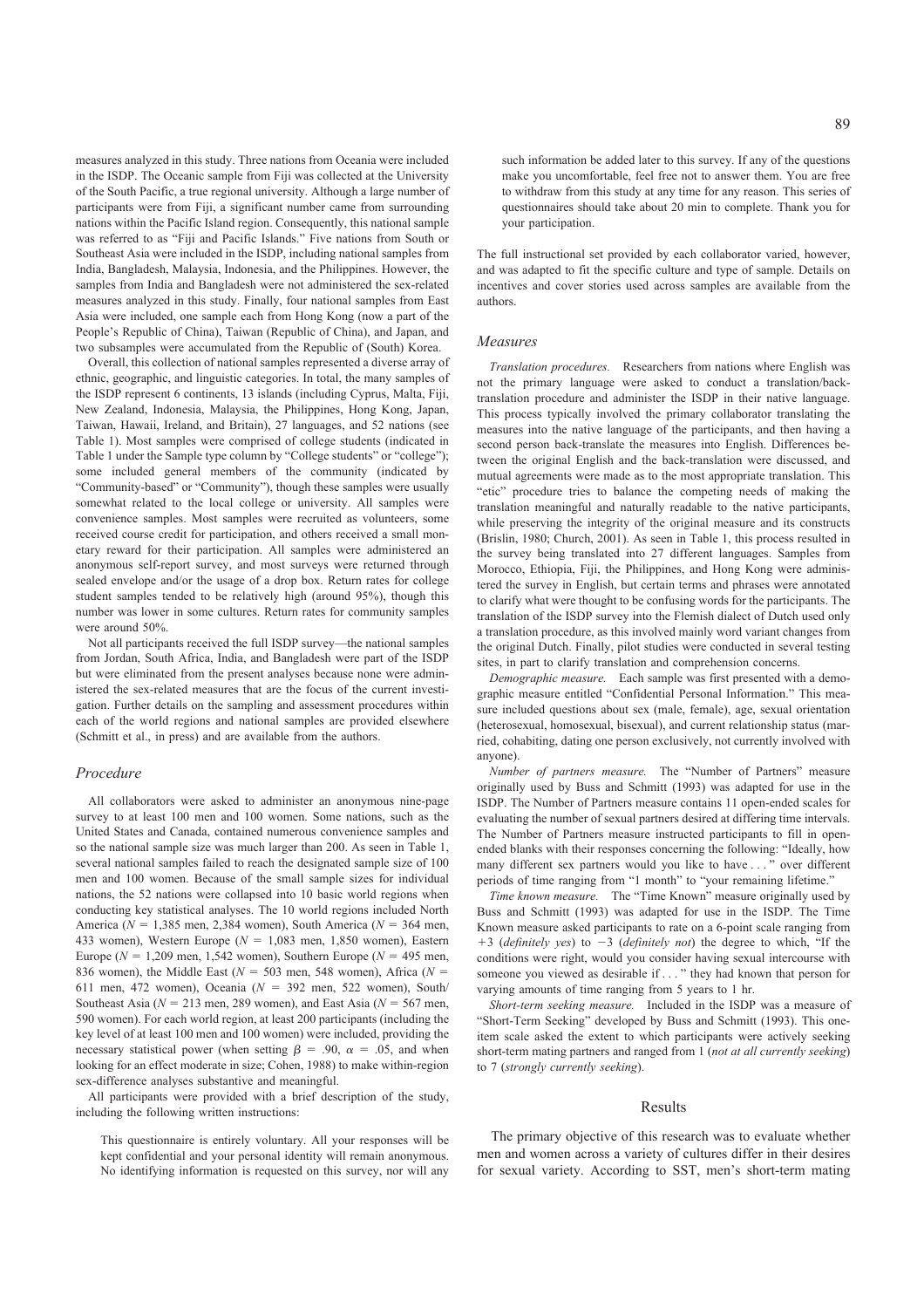psychology is adaptively rooted in a desire for sexual variety such that men should show evidence of preferring "larger numbers of sexual partners over time than women" (see Prediction 2 of Hypothesis 1 of SST; Buss & Schmitt, 1993, p. 210). Buss and Schmitt (1993) developed their Number of Partners measure to address this prediction. It should be noted that this prediction does not expect all men to engage in short-term mating, nor that all women should pursue only long-term relationships. Instead, SST predicts that those men who pursue short-term mates are motivated by a desire for sexual variety, whereas others (long-term seeking men, and women seeking long-term or short-term mates) are not. Thus, SST expects that the overall distribution of men's and women's desires for large numbers of partners will significantly differ, with more men than women (especially short-term seeking men) expressing desires for large numbers of partners. This sex difference can be evaluated using several statistical tools. Because mean-level sex differences using the Number of Partners measure have been a point of some controversy (Miller & Fishkin, 1997; W. C. Pedersen, Miller, Putcha-Bhagavatula, & Yang, 2002), a basic replication of these mean-level sex differences across various regions of the world was addressed first.

# *Sex Differences in the Desire for Sexual Variety: Mean-Level Analyses*

A winsorization or trimming process similar to the techniques used by Buss and Schmitt (1993), and replicated by W. C. Pedersen et al. (2002), was used to eliminate a few inordinately high scores on the Number of Partners measure. Buss and Schmitt had originally truncated to 99 all scores of 100 and above in their original research. In the present analysis, all those who reported a desire for 100 or more sexual partners in a given time interval were simply eliminated from consideration in mean-level analyses (e.g., across all world regions, a total of 6 men and no women were eliminated for the "1-month" time interval). Although such extreme desires may be informative about a few people's sexual psychology and could have real-life implications for members of the opposite sex, these outliers were excluded so as not to affect men's and women's mean levels of sexual desire.

Across all samples combined, men desired significantly larger numbers of sexual partners than women. As seen in Table 2, this was true across every time interval, ranging from "in the next month" to "in the next 30 years." Buss and Schmitt's (1993) finding of smaller mean-level sex differences at the earliest time interval, in the next month  $(d = 0.40)$ , was also replicated.

The remainder of the current set of analyses conservatively focused on sex differences in the number of different sexual partners desired "in the next month" and "in the next 30 years" across each of the 10 world regions. The 1-month time interval was chosen because it economized data presentation and focused on relatively short-term sexual desires. In addition, previous research has shown the smallest sex differences tend to be found at the 1-month time interval (Buss & Schmitt, 1993), making it likely that if sex differences in the number of partners desired are significant at the 1-month time interval, they also will significantly differ at later time intervals. The "next 30 years" time interval was chosen for presentation economy and because it has been the special focus of previous criticism (W. C. Pedersen et al., 2002). Full statistical analyses based on other time intervals, on scalar combinations of time intervals, on weighted analyses across regions, and using meta-analytic techniques across regions (see Schmitt, 2003a) demonstrated similar results and are available from the authors.

The winsorization technique for "in the next month" involved eliminating only 1 man from North America, 2 men from Western Europe, and 3 men from Eastern Europe— one of whom reported desires for 1,000 sexual partners in the next month. No woman from any region of the world reported a desire for 100 or more sexual partners in the next month. As listed in Table 3, men's mean levels of partners desired were significantly higher than women's mean levels within every world region. For example, in North America the mean level for men was 1.66 for partners desired in the next month. The mean level of desire for women was for 0.63 partners,  $t(3582) = 12.53$ ,  $p < .001$ . According to Cohen's *d* statistic, the magnitude of the difference between North American men and women  $(d = 0.43)$  was close to moderate in size. Generally, differences of 0.20 are considered small, 0.50 are considered moderate, and 0.80 are considered large (Cohen, 1988). The effect of world region was also significant, *F*(9,  $13552$ ) = 15.87,  $p < .001$ , as was the interaction of sex and world region,  $F(9, 13552) = 3.36, p < .001$ . However, these significant

| Time intervals |      | Men   |                  | Women |           |      |
|----------------|------|-------|------------------|-------|-----------|------|
|                | M    | SD    | $\boldsymbol{M}$ | SD    |           | d    |
| Next month     | 1.87 | 3.99  | 0.78             | 0.79  | $23.56**$ | 0.40 |
| 6 months       | 2.63 | 5.40  | 0.99             | 1.38  | $25.73**$ | 0.44 |
| 1 year         | 3.36 | 6.65  | 1.18             | 1.68  | $27.80**$ | 0.47 |
| 2 years        | 4.24 | 8.43  | 1.42             | 2.21  | $28.03**$ | 0.48 |
| 3 years        | 4.93 | 9.82  | 1.61             | 2.64  | $28.03**$ | 0.49 |
| 4 years        | 5.32 | 10.57 | 1.77             | 2.92  | $27.68**$ | 0.48 |
| 5 years        | 5.64 | 10.88 | 1.95             | 3.38  | $27.63**$ | 0.48 |
| 10 years       | 5.95 | 11.35 | 2.17             | 3.78  | $26.79**$ | 0.47 |
| 20 years       | 6.40 | 12.34 | 2.34             | 4.27  | $26.28**$ | 0.46 |
| 30 years       | 6.62 | 12.71 | 2.47             | 4.62  | 25.78**   | 0.46 |

*Mean-Level Sex Differences in the Number of Sexual Partners Desired Over Time*

\*\*  $p < .001$ .

Table 2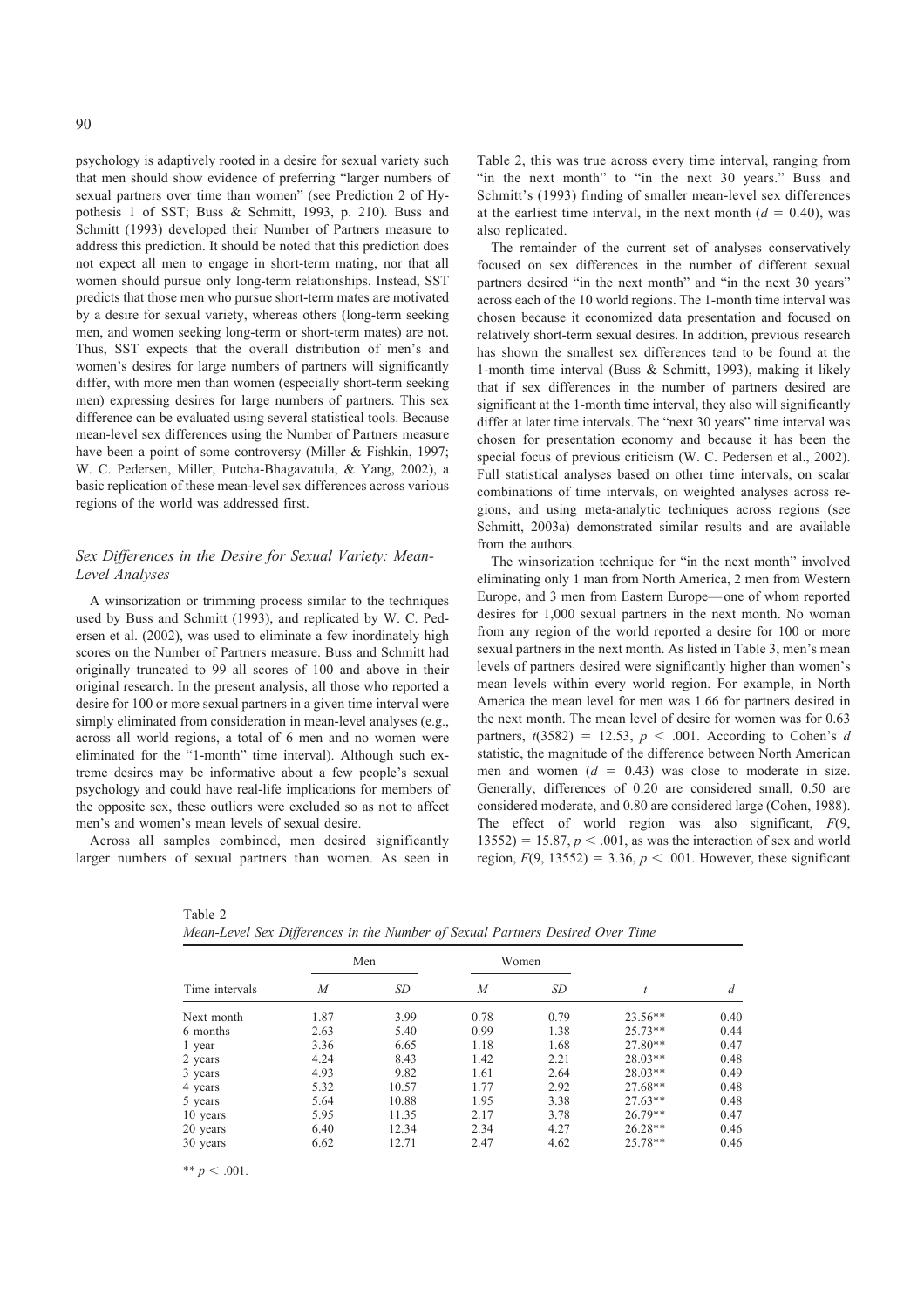| World region         | Men            |           |      | Women |                  |      |
|----------------------|----------------|-----------|------|-------|------------------|------|
|                      | $\overline{M}$ | <b>SD</b> | M    | SD    | $\boldsymbol{t}$ | d    |
| North America        | 1.66           | 3.77      | 0.63 | 0.76  | $12.53**$        | 0.43 |
| South America        | 2.11           | 3.82      | 0.78 | 0.69  | $6.16**$         | 0.49 |
| Western Europe       | 1.82           | 3.68      | 0.93 | 0.84  | 8.85**           | 0.37 |
| Eastern Europe       | 2.43           | 5.49      | 1.01 | 0.88  | 8.82**           | 0.38 |
| Southern Europe      | 2.01           | 3.08      | 0.90 | 0.90  | 8.94**           | 0.53 |
| Middle East          | 2.54           | 5.40      | 0.88 | 0.55  | $6.29**$         | 0.42 |
| Africa               | 1.33           | 1.99      | 0.64 | 0.70  | $6.48**$         | 0.44 |
| Oceania              | 1.77           | 3.69      | 0.82 | 0.70  | $5.37**$         | 0.38 |
| South/Southeast Asia | 1.98           | 4.05      | 0.88 | 0.55  | $3.00**$         | 0.39 |
| East Asia            | 1.25           | 2.21      | 0.35 | 0.70  | $9.09**$         | 0.53 |

*Mean-Level Sex Differences in the Number of Sexual Partners Desired "in the Next Month" Across 10 World Regions*

\*\*  $p < .001$ .

Table 3

findings may be a consequence of very large sample sizes because the pattern of sexual differentiation was generally very similar across world regions, with *d*s concentrating around a moderate sex difference, ranging from 0.37 in Western Europe to 0.53 in Southern Europe and East Asia.<sup>1</sup>

On the basis of these cross-cultural ISDP findings, it seems reasonable to conclude that sex differences in the mean number of partners desired "in the next month" are culturally universal, at least across the 10 major world regions investigated by the ISDP. The same conclusion was reached when looking at meanlevel sex differences in the number of partners desired "in the next 30 years." As seen in Figure 1, men desired larger numbers of sex partners in the next 30 years in every major region of the world. All of the sex differences displayed in Figure 1 were statistically significant, including the results from Africa. In Africa, the mean level for men was to ideally want 2.00 sexual partners in the next 30 years  $(SD = 5.59)$ , whereas for women the mean level was to desire 1.15 sexual partners  $(SD = 2.53)$ ,  $t(853) = 2.76$ ,  $p < .01$ ,  $d = 0.19$ . One reason for the relatively low-level reporting of desires for sexual variety in this world region may involve the high rates of HIV/AIDS in some ISDP African nations (e.g., Botswana). In any case, sex differences in the mean number of partners desired "in the next month" and "in the next 30 years" were cultural universals as explored by the ISDP, and these cross-cultural findings support the view that men desire more sexual partners than women, perhaps because of the adaptive nature of men's fundamental mating psychology.

# *Sex Differences in the Desire for Sexual Variety: Nonparametric Analyses*

One of the primary criticisms levied against Prediction 2 from Hypothesis 1 of SST (see Miller & Fishkin, 1997; W. C. Pedersen et al., 2002) concerns the use of mean-level statistics to evaluate data from the Number of Partners measure (Buss & Schmitt, 1993). In response to this concern, Schmitt and his colleagues (Schmitt, Shackelford, & Buss, 2001; Schmitt, Shackelford, Duntley et al., 2001) performed median tests on responses to the

Number of Partners measure across replication samples from four states within the United States (i.e., New York, Florida, Illinois, and Texas). In every case, the median male wanted more sexual partners than the median female. However, to more fully evaluate Prediction 2 from Hypothesis 1 of SST, median tests were performed on the responses of 16,288 people from the 10 world regions of the ISDP.

Listed along the left side of Table 4 are median tests for the number of sexual partners desired by men and women "in the next month" across 10 world regions. In all world regions, median tests indicated that the distributions of men and women were significantly different. This cultural universal was found across both "in the next month" and "in the next 30 years" time intervals. Full analyses from all time intervals are available from the authors. The present median-based results confirm that sex differences in the desire for sexual variety are not limited to comparisons of mean-level desires. The median man clearly seeks larger numbers of partners than the median woman across all world regions of the ISDP, providing additional support for the SST view that men who pursue short-term sexual strategies do so on the basis of a desire for sexual variety and multiple mating partners.

Also listed in Table 4 are rankings and Mann–Whitney *U* tests for differences between men's and women's distributions. These key distributional tests document that the distributions of men's and women's desires for sexual variety were significantly different across all cultures. Of importance, these tests are unaffected by extreme scores and evaluate only whether, as predicted by SST, men and women show fundamental differences in their distributions of desires for sexual variety. Similar to mean and median

<sup>&</sup>lt;sup>1</sup> On the basis of post hoc analyses (e.g., Tukey's honestly significant difference [HSD] test), the main effect of world region appeared driven by higher desires for sexual variety in Eastern Europe and the Middle East, and lower levels in Africa and East Asia. The interaction effect appeared driven primarily by larger sex differences in South America, Southern Europe, and East Asia.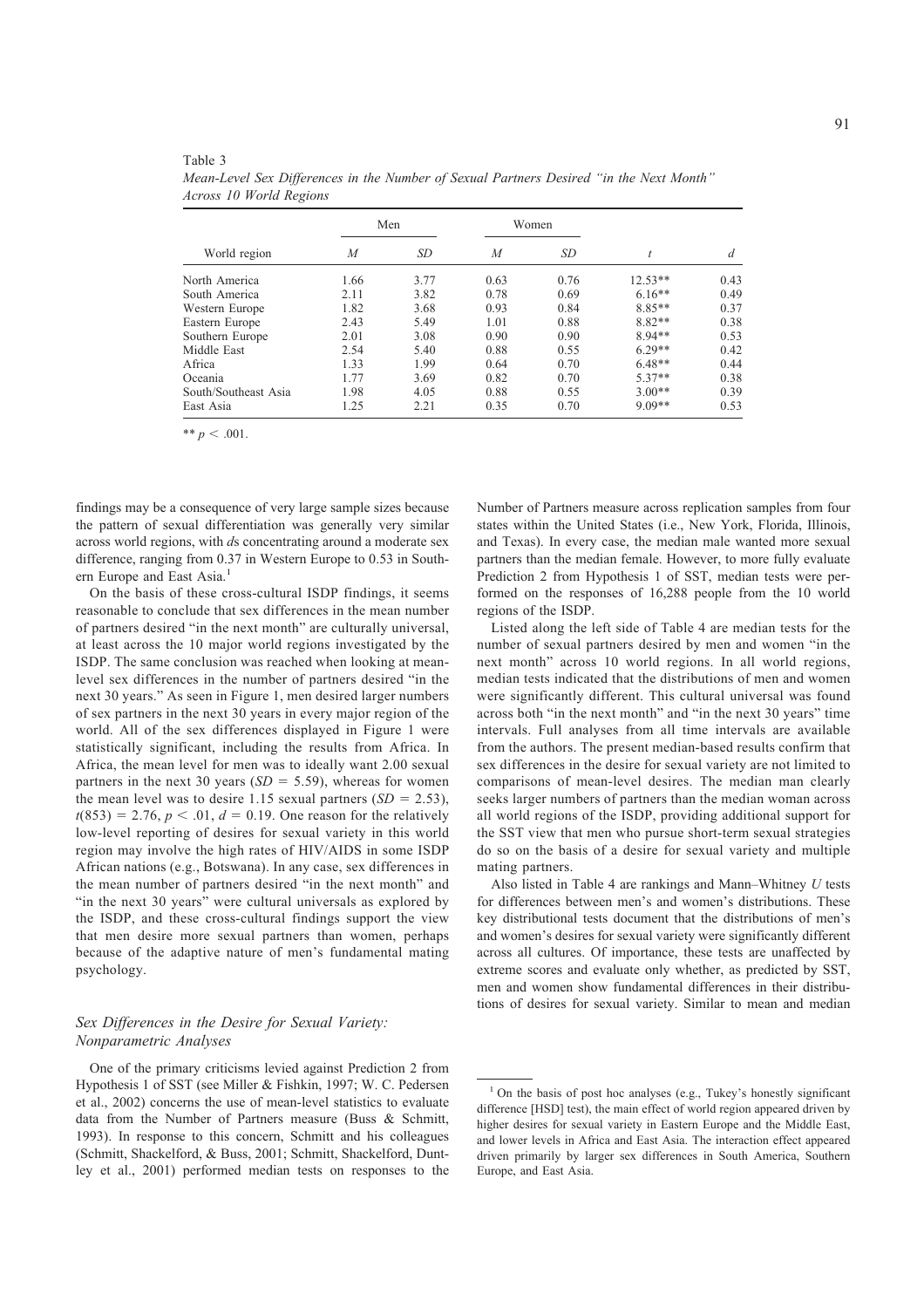

*Figure 1.* Mean number of sexual partners desired by men and women "in the next 30 years" across 10 world regions.

tests, in every case the Mann–Whitney *U* tests indicated that men's and women's distributions were significantly different.<sup>2</sup>

## *Sex Differences in the Desire for Sexual Variety: Categorical Analyses*

The mean-level, median-level, and distribution-based inferential statistics used thus far were restricted in some ways. Mean-level statistics can be unduly influenced by a few outliers, whereas median-level statistics sometimes belie important social consequences of distributional differences above the 50th percentile (Schmitt, Shackelford, & Buss, 2001). In addition, even if median or Mann–Whitney *U* distributional differences between men and women were deemed statistically significant, this would not necessarily address the issue of multiple versus monogamous mating desires. Women's medians, for example, could center near zero, whereas men's medians could center near one. In such a case, although men's and women's distributions would be considered significantly different, neither sex would be expressing a desire for sexual variety through multiple mating.

A more informative index of sex differences in desiring future sexual partners can be constructed by tabulating the number of participants who responded that they ideally desire "more than one" mating partner. For example, if people respond that they ideally desire more than one sex partner in the next month, they would be expressing desires for engaging in at least some form of multiple mating. Whether in the form of promiscuity or adultery (a point to be addressed later), desiring more than one sexual partner in the next month would be a clear index of an appetite for sexual variety. In addition, this categorization technique provides a good test of an alternate evolutionary theory (Miller & Fishkin, 1997) that both men and women are designed for monogamous pair bonding and should tend to desire only one mating partner, at least

<sup>&</sup>lt;sup>2</sup> W. C. Pedersen et al. (2002) sampled 266 college undergraduates from California and administered the Number of Partners measure originally used by Buss and Schmitt (1993). On the basis of the Maritz–Jarrett statistic (see Wilcox, 1987, 1996), W. C. Pedersen et al. concluded that men and women were not significantly different in the median number of sexual partners desired over time. However, the Maritz–Jarrett procedure may be unsuitable for comparing medians using the Number of Partners measure. This is because the Maritz–Jarrett is a ratio statistic very similar to the *z* test or *t* test, with median differences contained in the numerator and a denominator based on sample estimates of population variances around medians (see Wilcox, 1987, pp. 336 –341). Because the Maritz– Jarrett statistic uses variance estimates, however, it is sensitive to distributional skew. Extreme values like those sometimes found in the Number of Partners measure tend to artificially inflate estimated variances—variances such as those in the denominator of the Maritz–Jarrett inferential statistic. As a result, the significance of median differences can be detrimentally affected by distributional skew when using the Maritz–Jarrett statistic. It seems peculiar to use medians instead of means because of heightened concerns with distributional skew, and then use an inferential statistical test that happens to be detrimentally susceptible to skew. The more common median test, as well as the more theoretically relevant distributional tests implemented earlier, are completely unaffected by extreme values. These more appropriate inferential statistics universally confirm that men and women significantly differ in the number of partners they desire over time.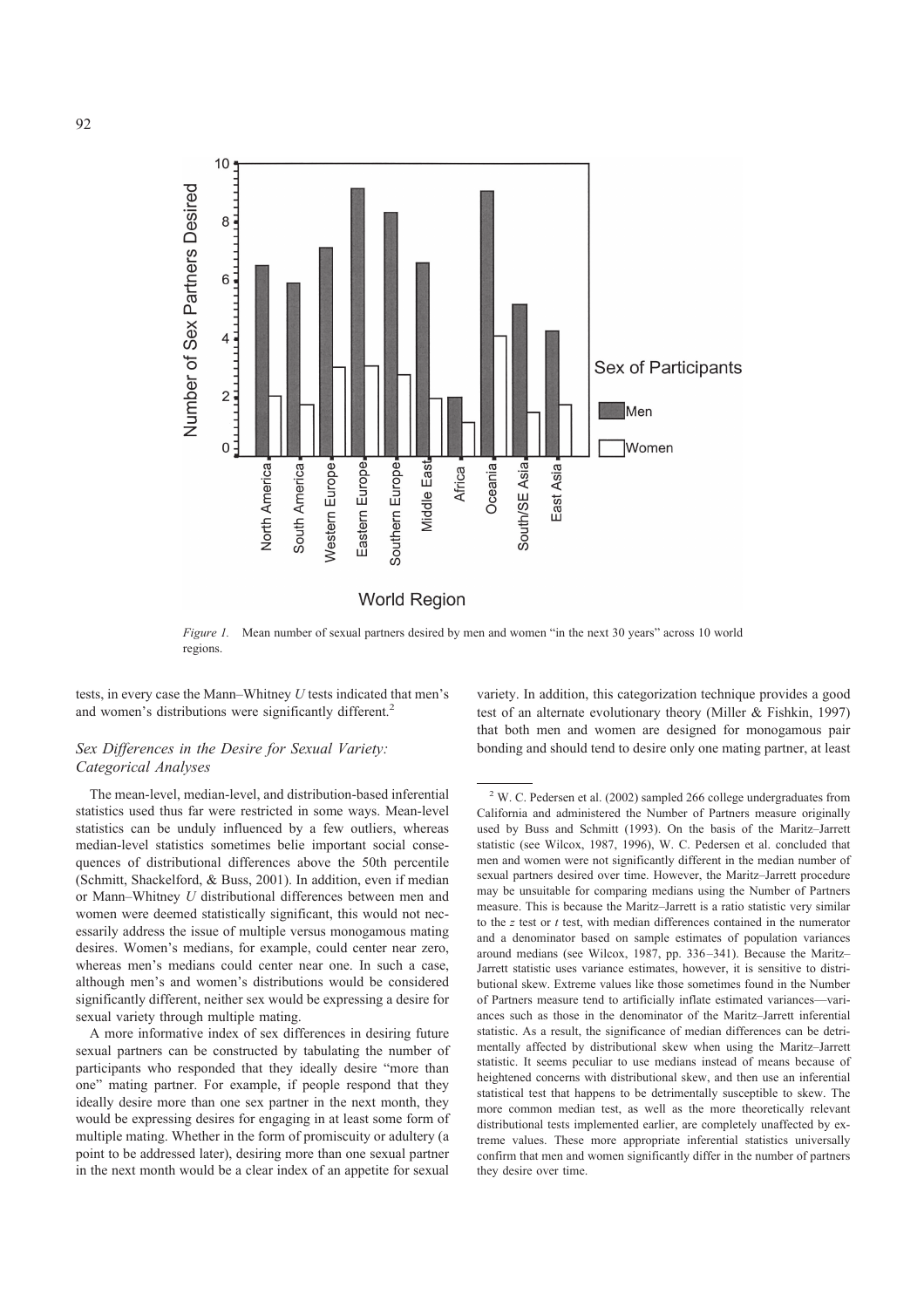|                      | Median test | Men's<br>ranking | Women's<br>ranking |              | Mann-Whitney $U$ test |  |  |
|----------------------|-------------|------------------|--------------------|--------------|-----------------------|--|--|
| World region         | $\chi^2$    | $\overline{M}$   | $\overline{M}$     | U            | $\overline{z}$        |  |  |
| North America        | $367.18**$  | 2.152.31         | 1.584.60           | 1,029,152.00 | $-17.79**$            |  |  |
| South America        | 78.21**     | 360.74           | 250.94             | 28,429.50    | $-8.64**$             |  |  |
| Western Europe       | 149.81**    | 1.326.59         | 1.063.95           | 489,984.00   | $-11.77**$            |  |  |
| Eastern Europe       | $214.00**$  | 1.247.52         | 923.74             | 392,961.00   | $-15.35**$            |  |  |
| Southern Europe      | $124.55**$  | 675.29           | 495.60             | 101,976.00   | $-10.81**$            |  |  |
| Middle East          | $96.69**$   | 491.72           | 345.50             | 56,625.50    | $-10.52**$            |  |  |
| Africa               | $38.05**$   | 484.01           | 356.37             | 63,007.50    | $-8.49**$             |  |  |
| Oceania              | $59.24**$   | 459.09           | 346.49             | 54,233.50    | $-8.09**$             |  |  |
| South/Southeast Asia | $24.10**$   | 134.61           | 99.44              | 4,555.50     | $-4.75**$             |  |  |
| East Asia            | $124.01**$  | 654.36           | 446.96             | 93.989.50    | $-12.09**$            |  |  |

*Nonparametric Tests of Sex Differences in the Number of Sexual Partners Desired "in the Next Month" Across 10 World Regions*

 $*$  *p* < .001.

Table 4

in the near future (see also W. C. Pedersen et al., 2002). If almost all participants desire multiple partners in the next month, however, this would support the view that humans are designed primarily for short-term mating (Barash & Lipton, 2001). Consistent sex differences in desiring multiple partners, though, would support a pluralistic perspective on human mating.

For each world region, the percentage of male and female participants who reported desiring more than one sexual partner in the next month was tabulated. Sex differences in categorization were tested using the Kruskal–Wallis test, a nonparametric statistic evaluated on the chi-square distribution. As seen in Table 5, significantly more men than women desired more than one sexual partner within every major region of the world. For men, this categorical tabulation ranged from a low of 17.9% in East Asia to a high of 35.0% in South America. For most regions, about 25% of men wanted more than one sexual partner in the next month. Although these percentages fall short of considering most men to be seeking multiple mates in the next month, these findings provide an unmistakable indication that a large proportion of men (not simply a few deviants) ideally desire more than one mating partner in the near future.

It is crucial to remember, of course, that SST does not predict that most men will seek multiple mates. Rather, SST postulates that when men engage in short-term mating, they will tend to desire multiple mates and sexual variety more than when women engage in short-term mating. Thus, although the primary mode of mating in general appears to be for men to desire a single mate in the next month, when men express desires beyond long-term monogamy in the near future, those desires are centered on multiple short-term mates. This issue is extremely important for evaluating SST and is more fully addressed later.

In contrast to men's more-than-one profile in the next month, the tabulation for women ranged from a low of 2.6% in East Asia to a high of 7.1% in Eastern Europe. Thus, relatively few women responded to the Number of Partners measure as though they desired sexual variety and multiple mates in the near future. Of importance, in every regional case significantly more men than women desired more than one sexual partner in the next month, as indicated down the right side of Table 5. Sex differences were also found in the percentage of men and women who desired more than one sexual partner "in the next 30 years." In most world regions, the percentage of men who desire more than one sexual partner in

Table 5

*Sex Differences Using Categorical Analyses Based on the Percentage of Men and Women Who Desire More Than One Sexual Partner "in the Next Month" Across 10 World Regions*

| World region         | $%$ of men wanting<br>more than one | % of women wanting<br>more than one |            |
|----------------------|-------------------------------------|-------------------------------------|------------|
|                      | sexual partner                      | sexual partner                      |            |
| North America        | 23.1                                | 2.9                                 | 369.27**   |
| South America        | 35.0                                | 6.1                                 | 79.92**    |
| Western Europe       | 22.6                                | 5.5                                 | $151.36**$ |
| Eastern Europe       | 31.7                                | 7.1                                 | $215.55**$ |
| Southern Europe      | 31.0                                | 6.0                                 | $126.34**$ |
| Middle East          | 33.1                                | 5.9                                 | 98.30**    |
| Africa               | 18.2                                | 4.2                                 | $39.32**$  |
| Oceania              | 25.3                                | 5.8                                 | $60.76**$  |
| South/Southeast Asia | 32.4                                | 6.4                                 | $25.69**$  |
| East Asia            | 17.9                                | 2.6                                 | $71.28**$  |

\*\*  $p < .001$ .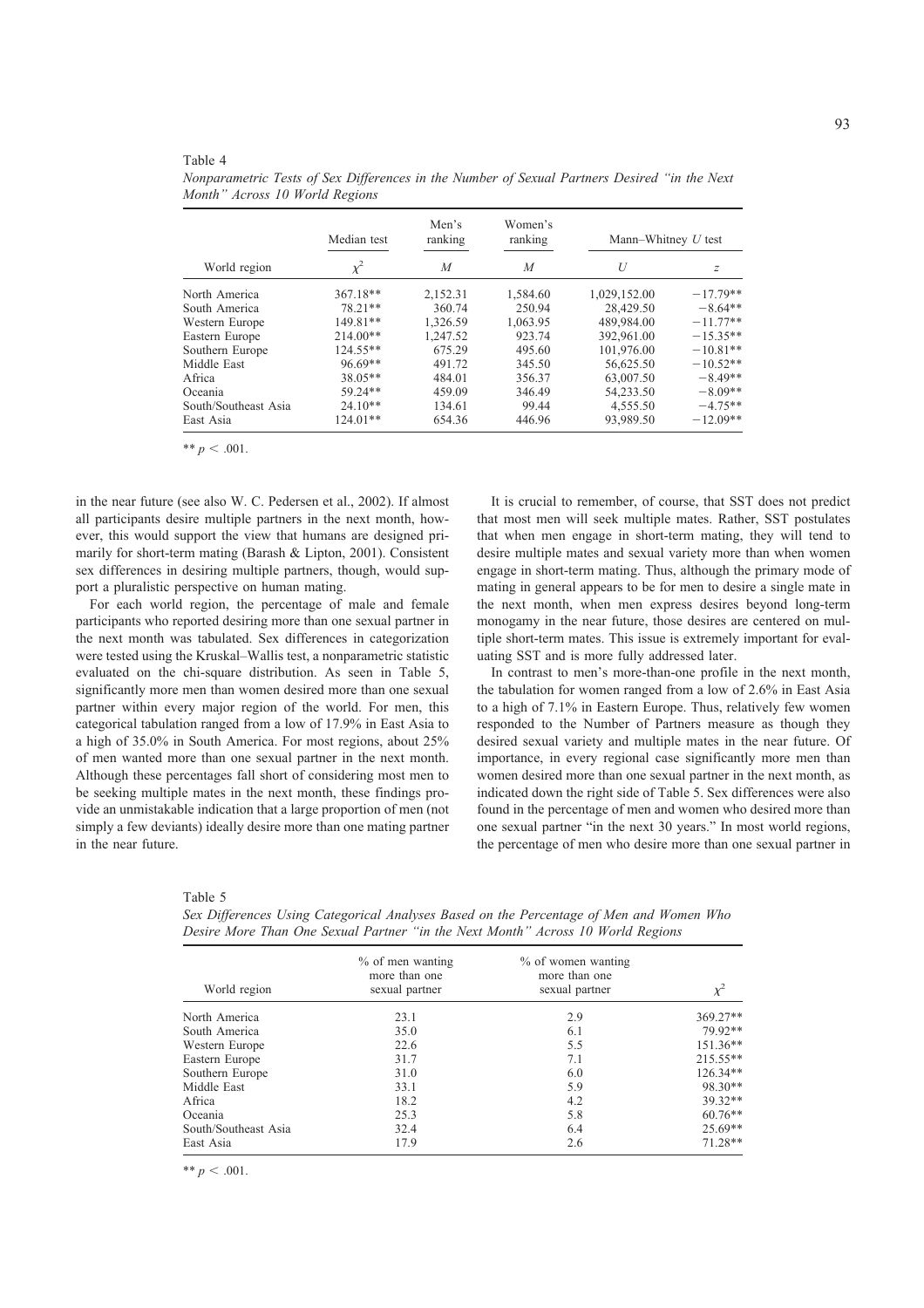the next 30 years approached the 50% mark, a clear indication that more than a few outlying men are pursuing multiple mates. In every world region, significantly more men than women desired more than one sexual partner in the next 30 years (see Figure 2). Full analyses from all time intervals are available from the authors. Overall, these findings definitively document that sex differences in the desire for multiple sexual partners are culturally universal, at least across the varied regions of the ISDP.

## *Sex Differences in the Desire for Sexual Variety: Demographic Statuses*

To further refine our understanding of men's and women's future mating desires, responses from the ISDP were used to categorize people in sociodemographic statuses (see Laumann, Gagnon, Michael, & Michaels, 1994). For example, after collapsing all regions together, responses to the Confidential Personal Information scale of the ISDP were used to categorize individuals as either married ( $n = 745$ ; 343 men, 402 women), living with someone ( $n = 961$ ; 384 men, 577 women), dating one person exclusively  $(n = 5,153; 1,814 \text{ men}, 3,339 \text{ women})$ , or currently not involved with anyone  $(n = 4,941; 2,304 \text{ men}, 2,637 \text{ women})$ . As detailed at the top of Table 6, within each current relationship status, men were much more likely than women to desire more than one sexual partner in the next month. In the case of married participants, this directly implies that men (12.8%) are more likely than women (3.5%) to desire short-term mates in the form of extramarital relationships. In the case of those participants living

with someone or dating one person exclusively, sex differences in unfaithful forms of short-term mating are also implicated. In the case of those not currently involved with anyone, the current findings confirm that sex differences in short-term mating persist outside the context of adultery—such as with men's greater tendency toward general sexual promiscuity (Eysenck, 1976; Simpson & Gangestad, 1991; Wright & Reise, 1997).

The participants' responses to the Confidential Personal Information scale of the ISDP were also used to categorize individuals as either heterosexual ( $n = 11,896$ ; 4,995 men, 6,901 women), homosexual ( $n = 276$ ; 148 men, 128 women), or bisexual ( $n =$ 315; 103 men, 212 women). As listed in Table 6, within each sexual orientation status, men desired significantly larger numbers of sexual partners in the next month than women did. This evidence directly supports the evolutionary psychology view that men's evolved short-term desires are a modular cause of the desire for large numbers of partners (Kenrick, Sadalla, & Keefe, 1998). This modularity explanation is supported because, regardless of whether men or women are the targets of sexual desire, it is the sexual psychology of the desirer (i.e., men's short-term, "in the next month" mating psychology) that is most closely associated with the desire for more than one sexual partner (see also Bailey, Gaulin, Agyei, & Gladue, 1994).

The Short-Term Seeking scale from the ISDP, adapted from Buss and Schmitt (1993), was used to classify individuals' levels of currently seeking a short-term mate. Each participant was asked to respond on a 1–7 scale (with  $1 = not at all$ ,  $4 = moderately$ , and



*Figure 2.* Percentage of men and women who desire more than one sexual partner "in the next 30 years" across 10 world regions.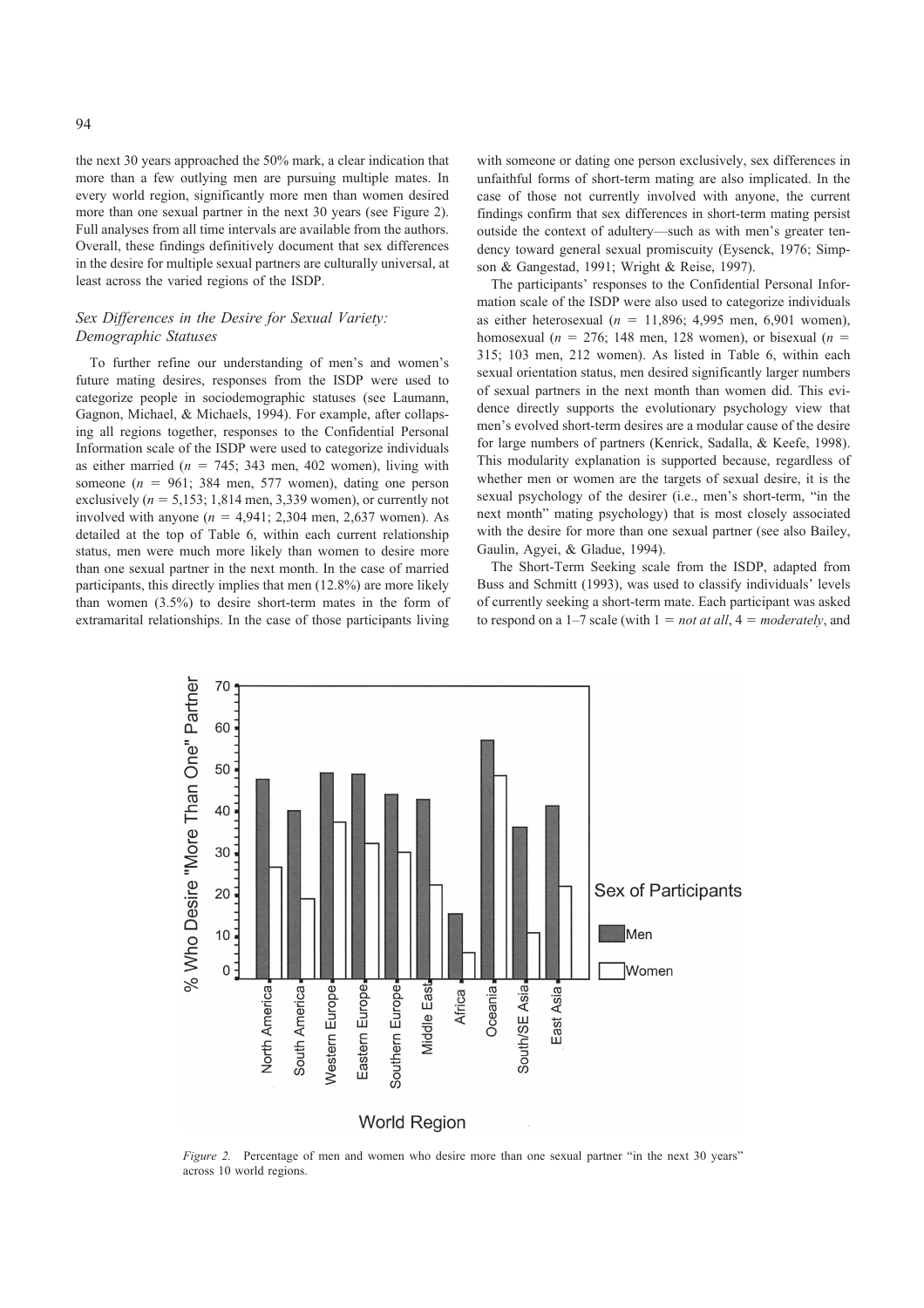## Table 6

*Sex Differences Using Categorical Analyses Based on the Percentage of Men and Women Across the World Who Desire More Than One Sexual Partner "in the Next Month," as Reported Across Current Relationship Status, Sexual Orientation Status, and Whether They Were Currently Seeking Short-Term Mates*

|                                | % of men wanting | % of women wanting |              |
|--------------------------------|------------------|--------------------|--------------|
|                                | more than one    | more than one      |              |
| <b>Status</b>                  | sexual partner   | sexual partner     | $\chi^2$     |
| Current relationship status    |                  |                    |              |
| Married                        | 12.8             | 3.5                | $22.49**$    |
| Cohabiting                     | 18.2             | 2.4                | $72.11**$    |
| Dating one person exclusively  | 19.0             | 2.7                | 398.20**     |
| Not currently involved         | 28.6             | 6.2                | 443.69**     |
| Sexual orientation status      |                  |                    |              |
| Heterosexual                   | 25.4             | 4.4                | $1,109.83**$ |
| Homosexual                     | 29.1             | 5.5                | $25.65**$    |
| Bisexual                       | 30.1             | 15.6               | $9.01*$      |
| Short-term mate seeking status |                  |                    |              |
| Strongly seeking               | 53.5             | 18.7               | 130.02**     |
| Moderately seeking             | 35.2             | 9.7                | 358.13**     |
| Not currently seeking          | 10.5             | 2.0                | 286.81**     |

*Note.* For short-term mate seeking status, *strongly seeking* was defined as 6 or above on a 1–7 scale of short-term mate seeking (Buss & Schmitt, 1993); *moderately seeking* corresponded to ratings between 3 and 5; and ratings of 1 or 2 were defined as *not currently seeking* a short-term mate.  $* p < .01.$  \*\*  $p < .001.$ 

 $7 =$  *strongly*) the degree to which they were actively seeking short-term mates. Responses were coded so that those individuals scoring a 6 or a 7 were considered *strongly seeking* short-term mates ( $n = 1,180$ ; 789 men, 391 women). Those scoring a 3–5 were considered *moderately seeking* a short-term mate ( $n = 3,904$ ; 2,038 men, 1,866 women). Finally, those participants scoring a 1 or 2 were considered *not seeking* a short-term mate  $(n = 8,031;$ 2,697 men, 5,334 women). Across all participants, men tend to score higher than women in seeking short-term mates,  $t(13,087) = 28.23, p < .001, d = 0.49$ . As listed in the bottom of Table 6, within each short-term mate seeking status, men were significantly more likely than women to be seeking more than one sexual partner in the next month.

This evidence provides the clearest support for the evolutionary psychology view that men's evolved short-term mating psychology is likely related to the desire for large numbers of partners. Why? Because even those women who reported that they were *strongly seeking* a short-term mate did not overwhelmingly desire more than one sexual partner in the next month. Less than 20% of these women desired more than one partner in the next month, about the same level of multiple-partner seeking evidenced by men who were currently dating one person exclusively or living with someone. Among those men who were *strongly seeking* a shortterm mate, in contrast, over 50% desired more than one sexual partner in the next month. This percentage increased to 69% in the next 6 months, and 75% in the next year. For women, the percentage increases were only marginal over time. When men actively pursue a short-term sexual strategy, therefore, they appear strongly motivated by the desire for multiple mating partners. For women, multiple mating is not as strongly connected with their psychology of short-term mating (Buss & Schmitt, 1993; Gangestad & Simpson, 2000). In sum, these ISDP findings provide strong support for SST and other theories of human mating that postulate men and women fundamentally differ in their short-term mating psychology, particularly in the basic desire for sexual variety.

## *Sex Differences in Needing Time Before Consenting to Sex*

In addition to men's more potent desire for sexual variety, SST postulated that men would be quicker to consent to sex than women would after knowing a potential mate for various periods of time. In their original research, Buss and Schmitt (1993) found that the average man would consent to sex after knowing a woman for about a week, whereas the average woman reported that she would not consent to sex until 6 months had elapsed in knowing the potential partner. The intermediate "1-month" time interval—a special focus in the previous Number of Partners analyses—was also of particular interest to Buss and Schmitt because it displayed a valence shift, with the average man viewing sex as likely  $(M = 1.11)$  and the average woman viewing sex as unlikely  $(M = 1.11)$  $-1.50$ ) after knowing someone for 1 month (based on a scale ranging from  $+3$  = *definitely would have sex* to  $-3$  = *definitely would not have sex*). Recently, Schmitt, Shackelford, Duntley et al. (2001) replicated Buss and Schmitt's findings in a larger sample from the United States. They documented that American men were likely to consent to sex, whereas American women were unlikely to consent to sex, after knowing a potential mating partner for brief periods of time, including the special "1-month" time interval.

In the current ISDP investigation, men and women differed in the likelihood of consenting to sex after knowing someone for "1 month" across all major regions of the world (see Table 7). Within the region of North America, for instance, the average man reported a 0.63 likelihood of consenting to sex, whereas the average woman reported a  $-1.14$  level,  $t(3642) = 25.32$ ,  $p < .001$ . According to Cohen's *d* statistic, the magnitude of the difference between North American men and women  $(d = 0.80)$  was large in size (Cohen, 1988). This sex difference was slightly larger in South America and other regions, though the effect was only moderate in size in the African world region  $(d = 0.48)$ . Overall, men's mean levels of consenting to sex after knowing a potential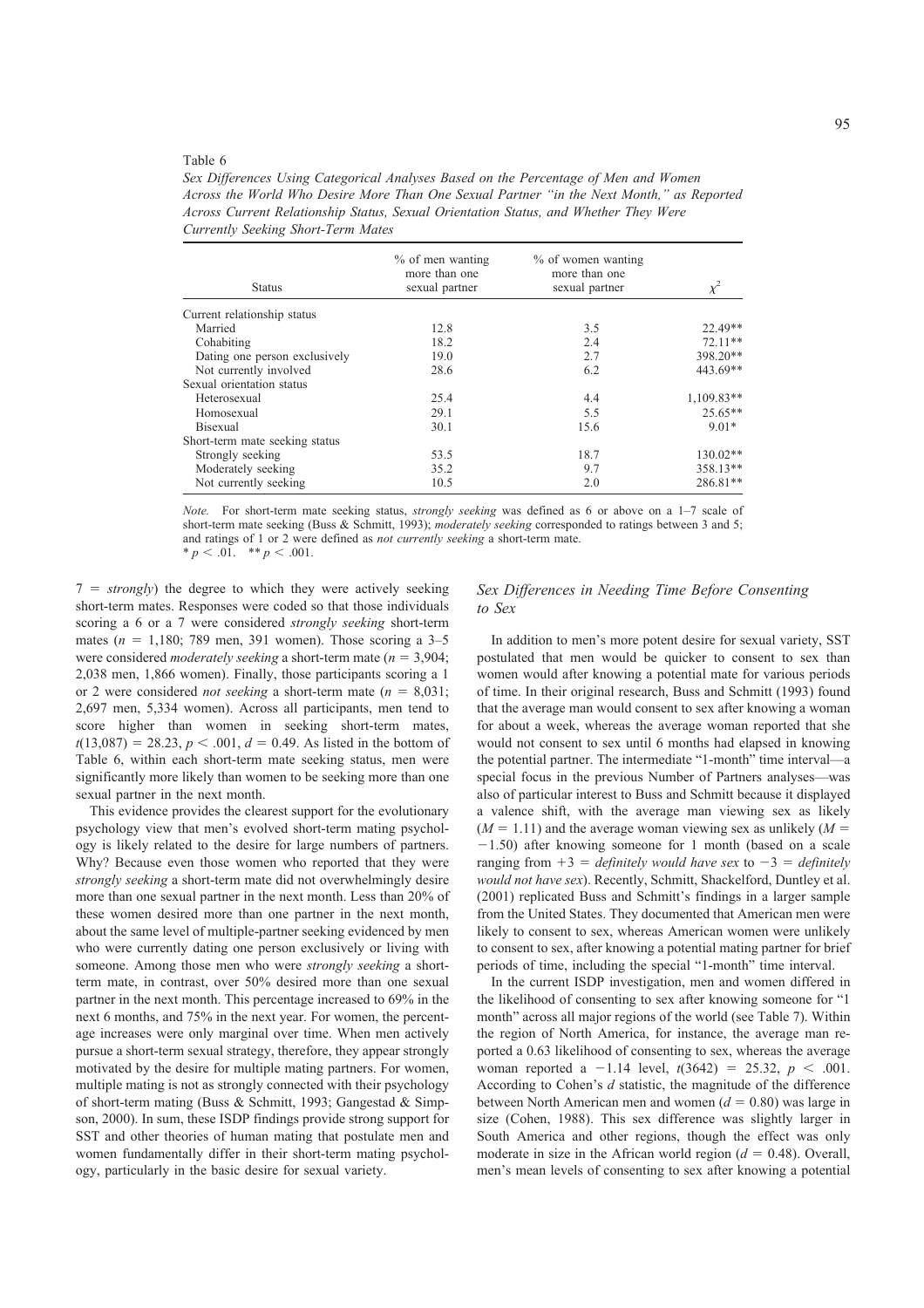| World region         |         | Men  |         | Women |           |      |
|----------------------|---------|------|---------|-------|-----------|------|
|                      | M       | SD   | M       | SD    |           | d    |
| North America        | 0.63    | 2.10 | $-1.14$ | 1.99  | $25.32**$ | 0.80 |
| South America        | 1.35    | 1.89 | $-1.11$ | 2.05  | 16.98**   | 1.06 |
| Western Europe       | 1.28    | 1.90 | 0.17    | 2.09  | $14.01**$ | 0.53 |
| Eastern Europe       | 1.00    | 1.98 | $-0.57$ | 2.07  | $18.83**$ | 0.72 |
| Southern Europe      | 0.87    | 2.08 | $-0.91$ | 2.08  | $14.70**$ | 0.79 |
| Middle East          | 1.26    | 1.99 | $-0.96$ | 2.19  | $16.50**$ | 0.94 |
| Africa               | $-1.00$ | 2.20 | $-1.99$ | 1.75  | $7.47**$  | 0.48 |
| Oceania              | 1.30    | 1.92 | $-0.13$ | 2.16  | $10.02**$ | 0.66 |
| South/Southeast Asia | 0.30    | 2.11 | $-2.33$ | 1.46  | $14.54**$ | 1.20 |
| East Asia            | $-0.52$ | 2.06 | $-2.13$ | 1.47  | $15.22**$ | 0.82 |

Table 7 *Mean-Level Sex Differences in Consenting to Sex After Knowing Someone for "1 Month" Across 10 World Regions*

\*\*  $p < .001$ .

mate for 1 month were significantly higher than women's mean levels across all world regions,  $F(1, 15126) = 1,887.73, p < .001$ . The effect of world region was also significant,  $F(9, 15126) =$ 174.91,  $p < .001$ , as was the interaction of sex and world region,  $F(9, 15126) = 16.75, p < .001.$ 

Even though we observed that sex differences in the likelihood of consenting to sex after knowing someone for "1 month" were culturally universal across the regions of the ISDP, there were two notable deviations from the general pattern uncovered in previous studies (Buss & Schmitt, 1993). First, women from Western Europe and Oceania were very close to being positive toward consenting to sex at the "1-month" time interval (see Figure 3). In all other world regions, women scored more negatively at that time interval, reporting that they viewed it as rather unlikely they would consent to sex after knowing someone for a single month. When looking at the "1-week" time interval from the Time Known measure, however, it was clear that both Western European and Oceanic men remained positive toward consenting to sex after 1 week, whereas women from these regions were decidedly negative toward consenting to sex after 1 week. It appeared, therefore, that the key temporal period showing a valence shift between the sexes—a difference where men are positive and women are neg-



*Figure 3.* Mean likelihood of consenting to sex after knowing someone for "1 month" across 10 world regions.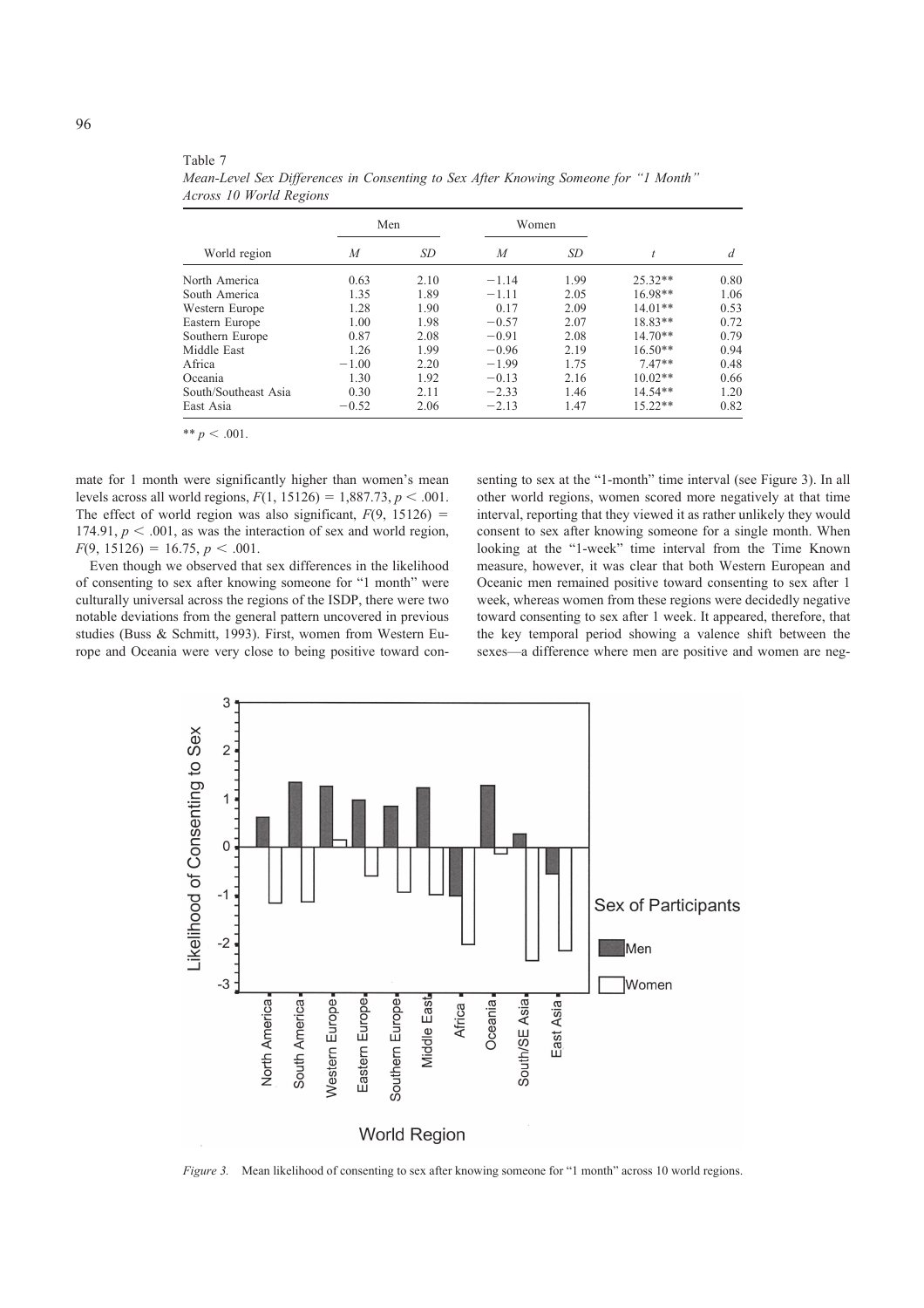Table 8 *Mean-Level Sex Differences in Short-Term Mate Seeking Across 10 World Regions*

|                      |      | Men  |      | Women |           |      |
|----------------------|------|------|------|-------|-----------|------|
| World region         | M    | SD   | M    | SD    | t         | d    |
| North America        | 3.08 | 1.97 | 2.23 | 1.68  | 13.84**   | 0.46 |
| South America        | 3.07 | 1.96 | 1.88 | 1.37  | $9.80**$  | 0.67 |
| Western Europe       | 2.54 | 1.87 | 1.91 | 1.49  | 9.95**    | 0.38 |
| Eastern Europe       | 2.79 | 1.90 | 1.92 | 1.52  | 13.18**   | 0.50 |
| Southern Europe      | 3.30 | 2.10 | 2.13 | 1.58  | $11.24**$ | 0.62 |
| Middle East          | 3.17 | 2.09 | 1.96 | 1.52  | $10.50**$ | 0.63 |
| Africa               | 2.75 | 1.98 | 1.85 | 1.54  | $7.61**$  | 0.49 |
| Oceania              | 2.98 | 1.96 | 2.40 | 1.73  | $4.66**$  | 0.31 |
| South/Southeast Asia | 3.19 | 1.91 | 2.17 | 1.47  | $6.56**$  | 0.59 |
| East Asia            | 3.09 | 1.82 | 2.48 | 1.63  | 5.99**    | 0.35 |

\*\*  $p < .001$ .

ative toward consenting to sex—was slightly displaced in Western Europe and Oceania toward the "1-week" time interval. Although beyond the limited sex-difference scope of this article, the potential causes behind this basic cultural displacement may include evolutionary, religious, and social-role factors (see Schmitt, 2003c). For example, more liberal or "promiscuous-oriented" sexual attitudes across cultures tend to be related to female-biased sex ratios, low fertility rates, atheism, and gender-egalitarian political systems, all of which appear to play some role in the current ISDP findings (see also Schmitt et al., in press).

A second regional deviation from previous research was that men from Africa and East Asia expressed negative likelihoods of consenting to sex at the "1-month" time period. For East Asian men, the average response reached a positive level at the "3 month" time interval, a slight shift toward conservative sexual attitudes that potentially may be related to the male-biased sex ratios in East Asia (Guttentag & Secord, 1983; F. A. Pedersen, 1991; Schmitt, 2003c). For African men, however, the average male was not positive toward consenting to sex until the "1-year" time interval had elapsed. As mentioned earlier, the reduced tendencies toward short-term mating in Africa may be influenced by the widespread rate of HIV/AIDS in several of the African cultures sampled by the ISDP (Schmitt et al., in press).

Despite these interesting within-sex regional variations, it is important to note that comparing general mean levels (whether among men or women) across individual cultures can be an extremely problematic enterprise (Heine, Lehman, Peng, & Greenholtz, 2002). The focus of the current study, in contrast, was on investigating the significance and magnitude of sex differences across cultures. Regardless of a culture's general sexual attitudes, we found clear and unequivocal evidence that the Time Known sex differences originally documented by Buss and Schmitt (1993) were robust across the geographically diverse samples of the ISDP. It seems reasonable to conclude, on the basis of this new evidence of universal sex differences, that human males generally require less time before consenting to sex than human females do. The current findings, therefore, may be viewed as providing crosscultural evidentiary support for the hypothesis that men's evolved sexual desires, designed in the short term to lead to quick sex and to quantitatively increase men's total numbers of mating partners, are distinct from women's more qualitative desires of short-term mating (Gangestad, 2001).

# *Sex Differences in Actively Seeking Short-Term Mates*

According to SST, men should actively seek short-term mates more than women do. Again, it is not that women are expected to never seek short-term mateships. Women *are* expected by SST and other evolutionary theories to seek men as short-term mates, especially those men with superior resources, physical attributes, or genetic quality (Buss & Schmitt, 1993; Gangestad & Simpson, 2000). However, because men's short-term psychology is specialized for obtaining large numbers of partners and requiring little time before consenting to sex, Buss and Schmitt (1993) predicted that men would more actively seek short-term mates than women. That is, men as-a-whole would tend to spend more effort on short-term mating because their strategy is based on attracting a larger number of sex partners and a more vigilant eagerness to engage in short-term sex.

To test this prediction, men's and women's mean levels on the Short-Term Seeking measure developed by Buss and Schmitt (1993) were compared across all 10 ISDP world regions. As seen in Table 8, men were significantly higher in seeking short-term mates than women across all world regions,  $F(1, 15658) = 710.05$ ,  $p < .001$ . Within the region of North America, for instance, the average man reported a 3.08 level of seeking short-term mates, whereas the average woman reported a 2.23 level,  $t(3631) = 13.84$ ,  $p < .001$ . This sex difference was somewhat larger in South America and some other regions, though the effect was only moderate in Oceania and East Asia. Overall, the main effect of world region was significant,  $F(9, 15658) = 20.99$ ,  $p <$ .001, as was the interaction of sex and world region, *F*(9,  $15658$ ) = 5.60, *p* < .001.<sup>3</sup>

An additional avenue for evaluating sex differences in shortterm mate seeking is to compare the relative percentages of men versus women who rate above 1.0 on the Short-Term Seeking measure developed by Buss and Schmitt (1993). This relative percentage statistic indicates the degree to which men and women are *in any way* seeking short-term mates. On empirical examina-

<sup>3</sup> On the basis of post hoc analyses (e.g., Tukey's HSD), the main effect of world region appeared driven by higher levels of short-term seeking in East Asia and lower levels in Western Europe. The interaction effect appeared driven primarily by larger sex differences in South America and smaller sex differences in Oceania.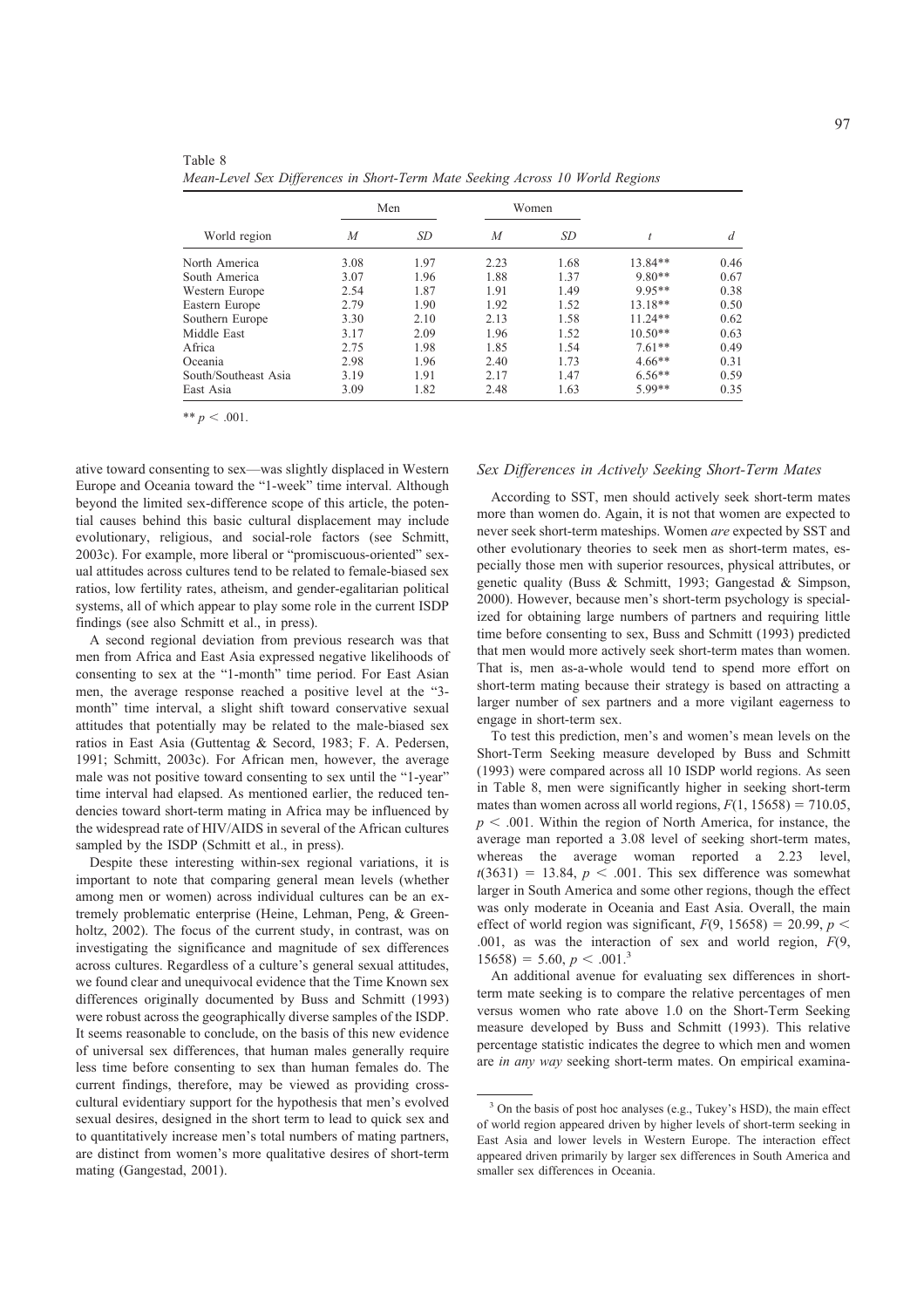tion, significantly more men than women scored above 1.0 on this scale across all world regions, including participants from North America (65.2% of men, 45.4% of women),  $\chi^2(1, N = 3,633)$  = 132.51,  $p < .001$ , South America (65.1% of men, 36.3% of women),  $\chi^2(1, N = 757) = 62.26, p < .001$ , Western Europe  $(51.8\% \text{ of men}, 36.0\% \text{ of women}), \chi^2(1, N = 2,865) = 68.50, p$ .001, Eastern Europe (58.4% of men, 34.8% of women),  $\chi^2(1,$  $N = 2,696$  = 148.95,  $p < .001$ , Southern Europe (66.5% of men, 44.1% of women),  $\chi^2(1, N = 1,287) = 60.44, p < .001$ , Middle East (62.3% of men, 37.2% of women),  $\chi^2(1, N =$ 999) =  $62.92$ ,  $p < .001$ , Africa (54.3% of men, 28.6% of women),  $\chi^2(1, N = 947) = 62.33, p < .001,$  Oceania (61.5% of men, 49.4%) of women),  $\chi^2(1, N = 891) = 12.77, p < .001$ , South/Southeast Asia (69.9% of men, 49.6% of women),  $\chi^2(1, N = 466) = 19.13$ ,  $p < .001$ , and East Asia (73.4% of men, 58.3% of women),  $\chi^2(1, 1)$  $N = 1,137$  = 28.47,  $p < .001$ . Thus, across every region of the ISDP, significantly more men than women reported seeking shortterm mates, with a majority of men within each world region reporting that they were at least somewhat seeking a short-term mate.

A limitation of the Short-Term Seeking measure developed by Buss and Schmitt (1993) is that it does not specify the precise type or form of short-term mating desired by participants. One way to address this limitation is to look at short-term mate seeking across the demographic variable of current relationship status. For example, by looking only at those participants who are currently married, one can assess the degree to which men and women actively seek short-term mates in the form of marital infidelity. Looking at the short-term desires of those not currently in a romantic relationship, in contrast, can provide an assessment of men's and women's desires for short-term relationships more generally (see Schmitt, 2002b, for a more complete discussion of the differences between the psychology of infidelity and general promiscuity). As seen in Table 9, men were significantly more likely to have actively sought short-term mates of all types across all relationship statuses. Among married participants, for example, nearly one quarter of men (24.5%) and one tenth of women (10.4%) were at least somewhat active in seeking short-term mates (i.e., they scored above 1.0 on the Short-Term Seeking measure), a significant difference,  $\chi^2(1, N = 958) = 33.86, p < .001$ . This sex difference also was evident when comparing married men's  $(M = 1.72)$  and married women's  $(M = 1.27)$  mean levels of short-term mate seeking,  $t(956) = 5.61$ ,  $p < .001$ ,  $d = 0.36$ . These findings provided a relatively unambiguous indication that men actively seek short-term mates for adulterous relationships more than women do.

These findings correspond closely to actual rates of marital infidelity reported in other survey studies. For example, according to Wiederman (1997), approximately 24% of American men and 12% of American women have engaged in extramarital sex. Evidence from those who currently live with a partner and from those who are exclusively dating one person further bolster the basic contention that men more actively seek adulterous short-term mateships than women do. Finally, a majority of men and women in the ISDP who were not currently in a romantic relationship reported seeking short-term mates, with significantly more men than women displaying this proclivity toward general promiscuity. Regardless of whether sex differences in short-term mate seeking were evaluated using categorical or dimensional analyses, men in every type of relationship (including no relationship) were significantly more likely than women to have actively sought short-term mates.

In sum, the Short-Term Seeking findings of Buss and Schmitt (1993) were replicated and extended across a large and geographically diverse sample of participants. At this point, it appears highly likely that men spend more reproductive effort seeking short-term mates than women do. Most important, among modern evolutionary theories of human mating it seems that theories such as SST—theories that hypothesize sex differences in the evolved design of short-term mating—provide the best account of the universal sex differences observed in the ISDP.

## Discussion

In this article, evidence from the ISDP—a cross-cultural survey of over 16,000 people from 10 major regions of the world documents that sex differences in short-term mating desires, particularly the desire for sexual variety, are cross-culturally universal. This is true regardless of the statistical techniques used to evaluate them. This is true regardless of the participant's current relationship status or sexual orientation. Married or single, heterosexual or homosexual—men consistently desire larger numbers of sexual partners than women do. Most important, among those men and women who are actively pursuing short-term mates, over 50% of men (but less than 20% of women) desire more than one sexual partner in the next month. This critical empirical finding confirms that men's short-term sexual strategy is differentially rooted in the desire for multiple partners (Buss & Schmitt, 1993).

The present empirical findings have strong theoretical implications. These findings render theories that argue humans should not desire sexual variety because both men and women are designed only for long-term mating (e.g., Hazan & Diamond, 2000; Miller

Table 9

*Sex Differences in Short-Term Mate Seeking Using Categorical and Dimensional Analyses as Reported Across Current Relationship Status*

| Current relationship status                             | % who report above 1.0 on<br>short-term seeking measure |              |                          | Men          |              | Women        |              |                        |              |
|---------------------------------------------------------|---------------------------------------------------------|--------------|--------------------------|--------------|--------------|--------------|--------------|------------------------|--------------|
|                                                         | Men                                                     | Women        |                          | M            | SD.          | M            | SD.          |                        | d            |
| Married                                                 | 24.5                                                    | 10.4         | $33.86**$                | 1.72         | 1.51         | 1.27         | 0.94         | $5.61**$               | 0.36         |
| Cohabiting                                              | 38.8                                                    | 16.2         | $71.01**$                | 2.05         | 1.63         | 1.38         | 1.01         | $8.49**$               | 0.51         |
| Dating one person exclusively<br>Not currently involved | 45.2<br>79.3                                            | 26.8<br>64.0 | $201.09**$<br>$161.20**$ | 2.27<br>3.57 | 1.73<br>1.89 | 1.61<br>2.77 | 1.20<br>1.75 | $17.07**$<br>$16.70**$ | 0.46<br>0.43 |

 $** p < .001$ .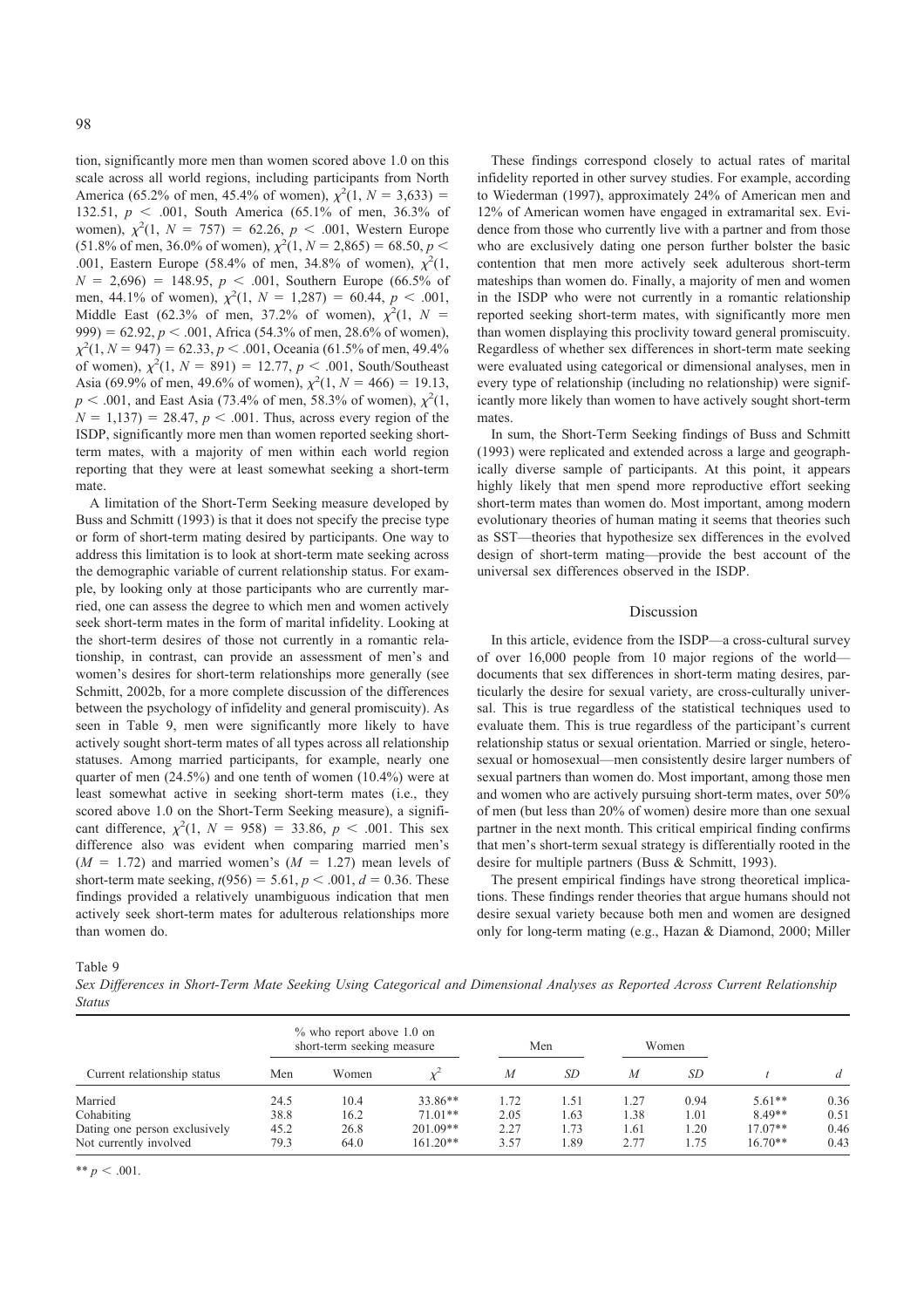& Fishkin, 1997; W. C. Pedersen et al., 2002) or short-term mating (e.g., Hrdy, 1981) as unlikely to be correct. In contrast, theories that argue men and women are psychologically designed, in part, for short-term mating (e.g., Gangestad & Simpson, 2000) are more likely to be correct given our ISDP findings. Finally, theories that hypothesize men and women to differ in their mating psychology because of men's evolved short-term preference for multiple partners are, based on the present findings, much more likely to be correct than alternative theories (see also Schmitt, Shackelford, & Buss, 2001).

In the future, continued efforts to deny these well-documented sex differences in the desire for sexual variety may come at significant cost. For example, among the most potent risk factors for contracting HIV/AIDS is having sex with multiple partners (Hoyle, Fejfar, & Miller, 2000; Mills et al., 1998). Although reducing the desire for sexual variety is a key objective of many HIV prevention strategies, it has proven extremely resistant to change (Weinhardt, Carey, Johnson, & Bickham, 1999). The most effective strategies have tended to be those that use sex-specific methods of intervention (Mize, Robinson, Bockting, & Scheltema, 2002). To continue to assert that men and women do not differ in the desire for sexual variety, therefore, may serve to derail progress in investigating the circumstances under which the desire for sexual variety gets translated into actual high-risk behavior, and in developing sex-specific interventions that reduce the negative consequences of multiple-mating desires when they occur.

# *Converging Lines of Evidence: Beyond the Limitations of Self-Report*

When Buss and Schmitt (1993) first outlined SST, they reviewed previous research and provided a limited amount of original empirical support for their theory, primarily from self-report surveys involving American undergraduates (for a critique, see Miller, Putcha-Bhagavatula, & Pedersen, 2002). Since then, numerous survey and meta-analytic studies have confirmed many of the major tenets of SST (e.g., Landolt, Lalumiere, & Quinsey, 1995; Oliver & Hyde, 1993; Regan, 1998a, 1998b; Regan & Berscheid, 1997; Scheib, 1997; Schmitt, 2002a; Schmitt & Buss, 1996, 2001; Shackelford & Buss, 1997). Some studies have replicated or confirmed SST-related findings using national, crosscultural, or multicultural samples (Bailey, Kirk, Zhu, Dunne, & Martin, 2000; Schmitt et al., in press; Sprecher, Sullivan, & Hatfield, 1994). Other investigators have used more rigorous nonsurvey techniques—including experimental, behavioral, and naturalistic methodologies—to validate key SST hypotheses (Hassebrauck, 1998; Kenrick, Neuberg, Zierk, & Krones, 1994; Malamuth, 1996; Salmon & Symons, 2001; Schmitt, Couden, & Baker, 2001; Simpson, Gangestad, Christensen, & Leck, 1999; Speed & Gangestad, 1997; Wiederman & Dubois, 1998).

These latter studies are particularly important because they suggest that the present findings are not simply artifacts of selfreport methodologies. It is true that self-reported sexual behaviors are subject to significant distortions and biases (Wiederman, 1997). Furthermore, our ISDP samples were clearly not representative of each nation as a whole. However, there are three reasons for having a reasonable degree of confidence in the generalizability of the present findings. First, the current ISDP results converge with a large network of nonsurvey evidence that men and women possess specially designed short-term mating psychologies. For

example, the present findings converge with recent experimental, psychophysiological, and anthropometric studies that suggest men and women have distinct adaptations to short-term mating (see Baker & Bellis, 1995; Gangestad, 2001; Gangestad & Simpson, 2000; Schmitt, 2003b; Schmitt, Couden, & Baker, 2001). Second, previous studies looking at more representative samples from non-Western nations have confirmed several SST hypotheses (e.g., Knodel, Low, Saengtienchai, & Lucas, 1997; Walter, 1997). Indeed, over the past 10 years SST has repeatedly proven an effective heuristic for generating testable hypotheses, and for integrating new methodologically diverse findings, concerning the temporally distinct psychology of romantic desire and sexual behavior (see also Buss, 1997; Schmitt, Shackelford, & Buss, 2001). Third, the present results mesh with a wide range of empirical findings from across the social sciences, including sex differences in motivations and prevalence of extramarital mating (Laumann et al., 1994; Wiederman, 1997), sex differences in the quality and quantity of sexual fantasies (Leitenberg & Henning, 1995), sex differences in the quality and quantity of pornography consumption (Malamuth, 1996), sex differences in the motivations for and use of prostitution (Bess & Janus, 1976; Burley & Symanski, 1981), sex differences in the willingness to have sex with strangers (Clark, 1990; Clark & Hatfield, 1989), and fundamental sex differences between the short-term mating psychology of gay males and lesbians (Blumstein & Schwartz, 1983). The present ISDP findings on the universality of sex differences in the desire for sexual variety, therefore, should be taken as an incremental addition to the accumulating body of evidence that men and women differ in their evolved psychology of short-term mating.

#### *SST: Addressing Some Misconceptions*

One of the defining features of SST—a feature that distinguished SST from previous evolutionary theories of human mating—was its special focus on within-sex variability (Buss & Schmitt, 1993). In contrast to parental investment theory's (Trivers, 1972) emphasis on sex differences, SST postulated that within men and within women there exist psychological adaptations for both long-term and short-term mating. SST viewed human males and females as functionally designed to sometimes pursue longterm mates (i.e., marital partners), and at other times to pursue short-term mates (i.e., one-night stands). Of importance, when men and women pursue short-term mates, SST predicted that their romantic desires and attraction behaviors would strategically shift compared with when they pursued long-term mates (Schmitt & Buss, 1996). Thus, a special focus of SST was on the important psychological sensitivities within men and within women to the temporal continuum of human mating.

In addition to temporal context differences, SST postulated that evolved mating psychologies sometimes display between-sex differences. This was thought to be especially true within the context of short-term mating, where men and women have likely faced very different evolutionary pressures throughout our ancestral past. For example, because the primary constraint to male reproductive success in foraging societies would have been gaining sexual access to large numbers of fertile women (Symons, 1979), SST postulated that men over evolutionary history would have benefited reproductively by increasing the number of their short-term sexual partners (i.e., Prediction 2 from Hypothesis 1 of SST; Buss & Schmitt, 1993, p. 210). In contrast, it was hypothesized that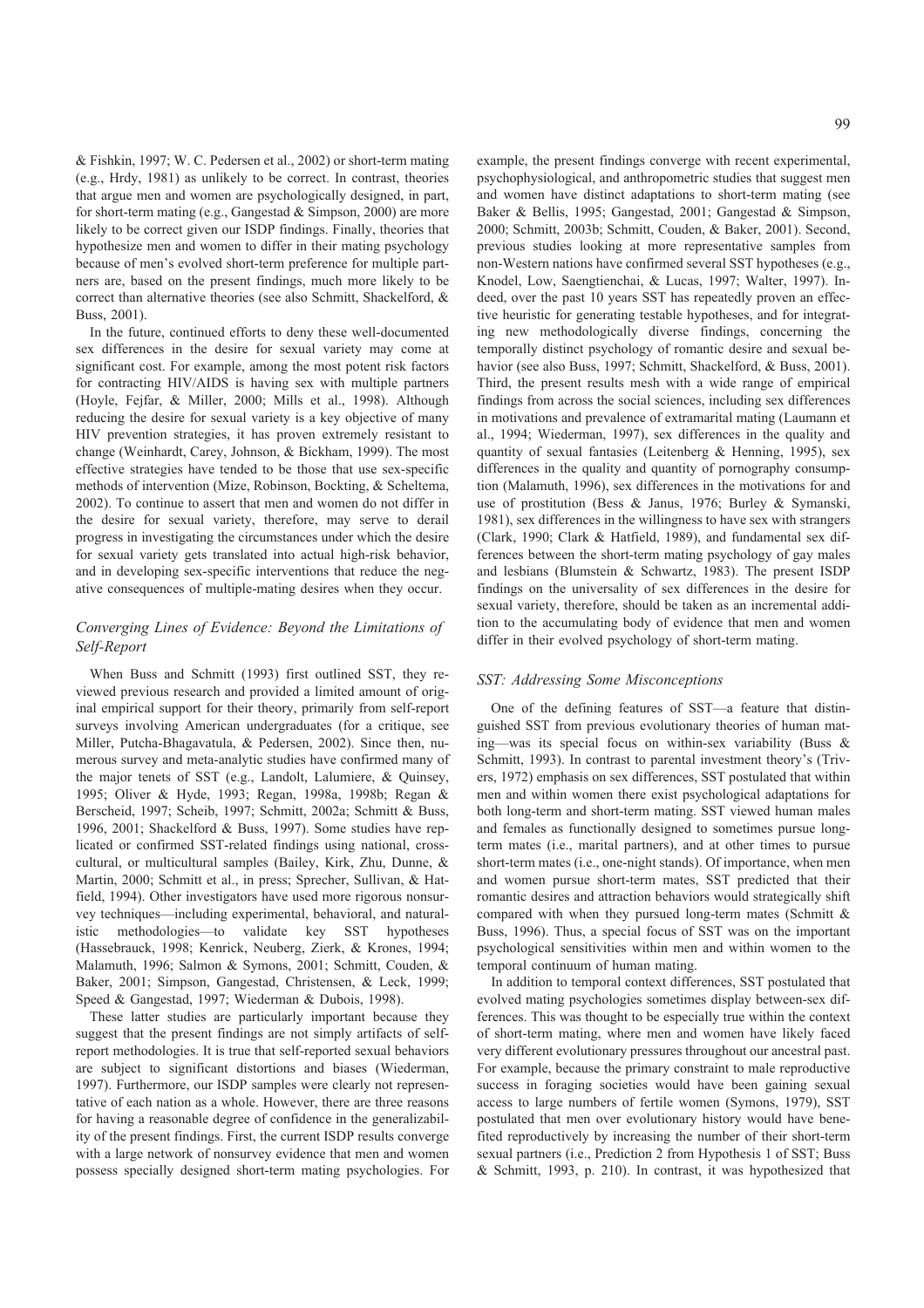women in our evolutionary past would have received little reproductive benefit simply by increasing the number of people with whom they have sex. For women, the quality of their short-term mating partners would have had more of an effect on their reproductive success than the quantity of their partners (see also Ellis, 1992; Gangestad & Thornhill, 1997). Thus, a second special focus of SST was on between-sex differences in romantic desire and behavior, particularly those between-sex differences that occur within the temporal context of short-term mating.

Despite SST's special focus on understanding sex differences within either short-term or long-term mating contexts, it has occasionally been misconstrued as a theory concerning only general differences between male (i.e., short-term) versus female (i.e., long-term) mating psychology (e.g., see Hazan & Diamond, 2000, pp. 186 –187). This conceptual conflation of sex and temporal context is a fundamental misinterpretation of SST's basic premises. Instead of dichotomous depictions of "male/short-term" versus "female/long-term" mating psychologies, SST theorized that key male–female differences take place interactively within the temporal contexts of either short-term or long-term mating. For example, SST's Prediction 2 from Hypothesis 1—the prediction that men would desire more numerous mating partners than women—was a prediction concerning sex differences due to the special nature of men's short-term mating psychology, not a prediction concerning men and women regardless of temporal context (see also Schmitt, Shackelford, & Buss, 2001).

One explanation for why some continue to misunderstand SST in this manner may reside in their underappreciation of the potential adaptive value that short-term mating affords women (see Barash & Lipton, 2001; Gangestad & Simpson, 1990; Scheib, 1997). This conceptual failure may, in turn, incite some to adhere to the erroneous view that SST characterizes women as solely interested in long-term mating, whereas men alone can gain from short-term mating. SST does not postulate that women are limited to long-term mating. SST delineated numerous benefits that can accrue to women from pursuing a short-term sexual strategy (see also Gangestad, 2001; Greiling & Buss, 2000; Hrdy, 1981), as well as the important benefits to men of pursuing long-term mating strategies (Buss & Schmitt, 1993). It is extremely unfortunate that, nearly 10 years after the publication of SST, some continue to misconstrue SST's fundamental assertion that both men and women can reproductively benefit from pursuing long-term and short-term sexual strategies.

# *A Key Sex Difference: The Desire for Sexual Variety When Short-Term Mating*

Although both men and women are adaptively designed for short-term mating, SST makes distinctions between the way men and women are expected to strategically pursue short-term mateships (Schmitt & Buss, 1996). As noted earlier, one of the more striking strategic differences in the pursuit of short-term relationships stems from men's evolved short-term desire for large numbers of sexual partners. It was because of this hypothesized desire that Prediction 2 from SST stated, "For any given period of time (e.g., a month, a year, a decade, or a lifetime), men will desire a larger number of mates than will women" (Buss & Schmitt, 1993, p. 210). To evaluate whether men really desire more sexual partners than women over time, Buss and Schmitt (1993) developed a Number of Partners self-report measure. This measure was de-

signed to assess the extent to which men and women differed in the ideal number of sex partners they would like to have over various time periods—ranging from "in the next month" to "in your remaining lifetime." In every case, men preferred significantly larger numbers of sex partners than women.

The current ISDP findings suggest that this sex difference may be a cultural universal. Men and women differ in the number of partners they desire over various time intervals, regardless of whether they are from North America, South America, Western Europe, Eastern Europe, Southern Europe, Middle East, Africa, Oceania, South/Southeast Asia, or East Asia. Moreover, sex differences in the number of partners desired were significant regardless of whether means, medians, or other indexes of "typicality" were examined (see also Schmitt, Shackelford, Duntley et al., 2001). Men were shown to desire larger numbers of sexual partners than women in every major region of the world regardless of relationship status, sexual orientation, or whether the person is "actively seeking" short-term mates.

These findings provide strong support for the evolutionary view that men possess psychological adaptations that motivate a desire for large numbers of partners when pursuing a short-term mating strategy (Buss & Schmitt, 1993). These ISDP findings also appear to refute alternate hypotheses that men and women are designed for a singular mating strategy, whether based solely on long-term monogamy or short-term promiscuity. Still, there remain viable alternative explanations for the current findings.

## *Alternate Explanations for Universality of Sex Differences in Sexual Desire*

Despite the present evidence that sex differences in the desire for sexual variety appear culturally universal, it is important to note that alternate nonevolutionary explanations of these findings may exist. For example, the robust sex differences observed in the ISDP may be due to culturally universal features of gender socialization and social-role stereotyping (e.g., Eagly, 1987). Men may desire sexual variety more than women do because men universally experience developmental forces such as more often observing high-status men preferring sexual variety. Short-term mating with multiple partners may also be central to every world region's view of masculinity. Still, these proximate explanations would only be true alternatives to an evolutionary perspective on universality if the same socialization processes somehow arose in all cultures independently, and for nonbiological reasons. Such random pancultural development, although possible, is extremely unlikely (Cronk, 1999). Even if pancultural socialization practices associated with sex differences in basic mating tendencies were found, ultimate-evolutionary questions would remain as to why men would universally experience this form of socialization, why cultures would universally define masculinity in this way, and why sex roles would exist in the first place.

Eagly and Wood (1999) have suggested that sex roles are primarily responsible for many differences between men's and women's mating strategies, and that the sex roles themselves are derived from evolved physical and reproductive differences between men and women. A key implication of their theory is that men and women may not have evolved differences in the psychology of short-term mating, per se, but instead respond in a more flexible way to the intensity of gender norms and economic divisions of labor that happen to be present in a given local culture. Of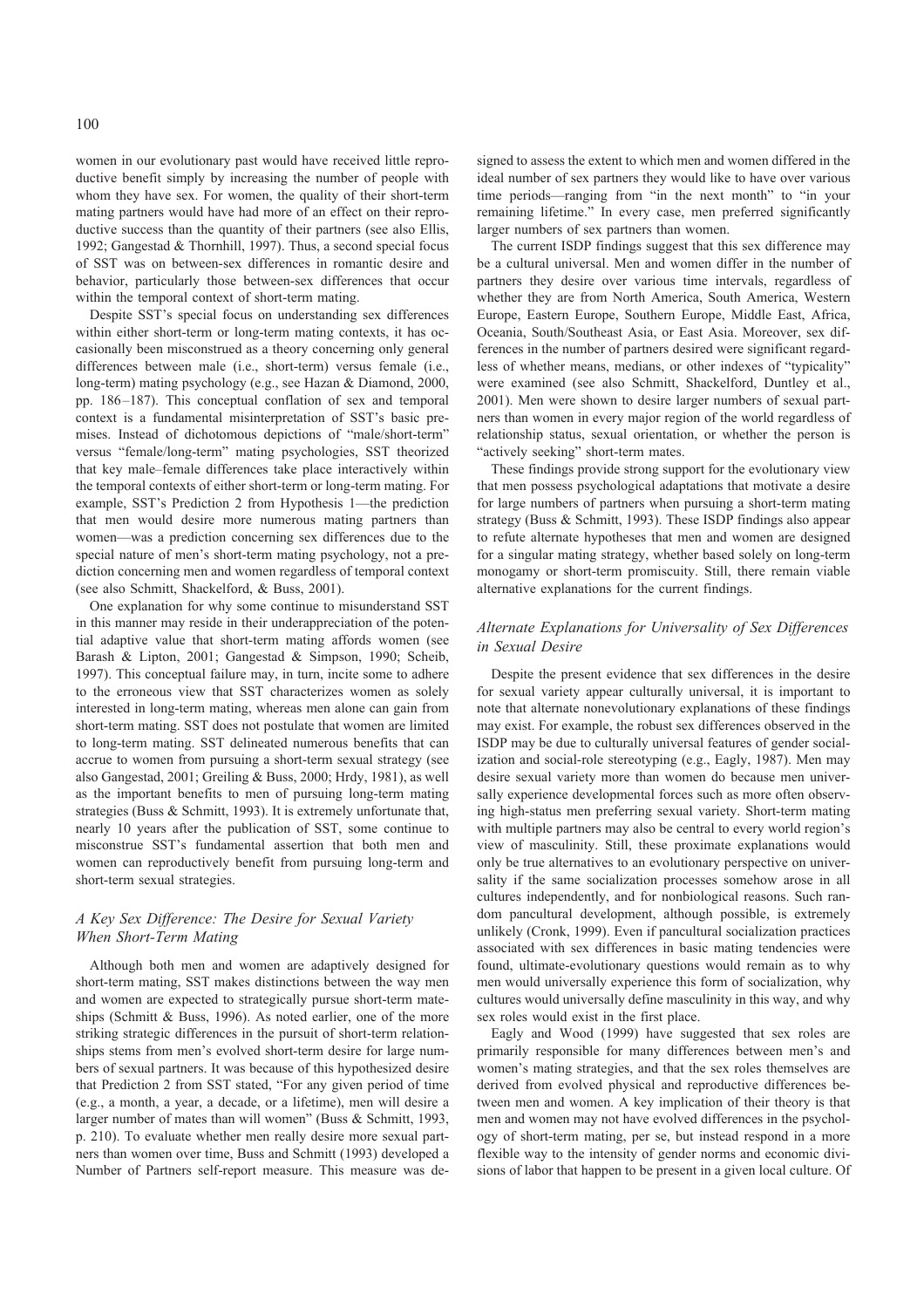importance, when sex roles are more egalitarian because of women's increased politico-economic status, Eagly and Wood predicted that men and women would be more similar in mating strategies. In other words, as women gain equal power, their desires for sexual variety may become identical to men's desires. As noted elsewhere (Schmitt et al., in press), this is not always the case. Men tend to show signs of being more oriented to short-term mating than women even in highly egalitarian cultures. Still, the magnitude of sex differences in the desire for sexual variety does vary across cultures, and appears to be strongly linked to such evolutionary pressures as local sex ratio and fertility levels (see Schmitt, 2003c; Schmitt et al., in press).

It seems likely that the forces of gender socialization play at least some role in the development of many sex differences in human mating tendencies, and an evolutionary perspective on sex roles and gender socialization may help in fully explaining universal sex differences in the desire for sexual variety (see Schmitt, 2003c). As argued by many other theorists, only by integrating what is known from comparative psychology, human ethology, behavioral ecology, and reproductive biology with standard socialization explanations of human mating will a comprehensive theory of sex differences be possible (e.g., Geary, 1998; Mealey, 2000). At present, because the current ISDP findings reside amidst a vast array of historical studies supporting SST's view of sexual differentiation, as well as Trivers's (1972) theory of parental investment (including decades of research on nonhuman animals), and because numerous modern studies show evidence of special design in men's and women's psychology and physiology of short-term mating (see Baker & Bellis, 1995; Gangestad & Simpson, 2000; Schmitt, 2003b; Shackelford & LeBlanc, 2001), the current evolutionary explanation of sex differences in the desire for sexual variety is regarded by the current authors as the most compelling explanation among alternate psychological theories.

### Conclusion

This study provides the largest and most comprehensive test yet conducted on whether the sexes differ in the desire for sexual variety. The results are strong and conclusive—the sexes differ, and these differences appear to be universal. Men not only possess a greater desire than women do for a variety of sexual partners, men also require less time to elapse than women do before consenting to sexual intercourse, and men tend to more actively seek short-term mateships than women do. These sex differences are cross-culturally robust and statistically significant regardless of whether mean, median, distributional, or categorical indexes of sexual differentiation are evaluated. These sex differences are robust and significant regardless of the measures used to evaluate them. In conjunction with voluminous research findings from other investigators and other data sources (see Schmitt, Shackelford, & Buss, 2001), the extant evidence supports two general conclusions: (a) men and women have evolved a menu of both short-term and long-term mating strategies, not a singular strategy as proposed by competing theories; and (b) the psychological design features of these strategies differ in men and women precisely in the ways initially predicted by SST (Buss & Schmitt, 1993).

#### References

Alcock, J. (1993). *Animal behavior* (5th ed.). Sunderland, MA: Sinauer Associates.

- Alcock, J., & Gwynne, S. T. (1991). Evolution of insect mating systems: The impact of individual selectionist thinking. In W. J. Bailey & J. Ridsdill-Smith (Eds.), *Reproductive behavior in insects: Insects and populations* (pp. 10-14). New York: Chapman & Hall.
- Alexander, R. D., & Noonan, N. M. (1979). Concealment of ovulation, parental care, and human social interaction. In N. A. Chagnon & W. Irons (Eds.), *Evolutionary biology and human social behavior: An anthropological perspective* (pp. 402– 435). North Scituate, MA: Duxbury.
- Andersson, M. (1994). *Sexual selection.* Princeton, NJ: Princeton University Press.
- Archer, J., & Lloyd, B. (2002). *Sex and gender* (2nd ed.). Cambridge, England: Cambridge University Press.
- Bailey, J. M., Gaulin, S., Agyei, Y., & Gladue, B. A. (1994). Effects of gender and sexual orientation on evolutionary relevant aspects of human mating psychology. *Journal of Personality and Social Psychology, 66,* 1081–1093.
- Bailey, J. M., Kirk, K. M., Zhu, G., Dunne, M. P., & Martin, N. G. (2000). Do individual differences in sociosexuality represent genetic or environmentally contingent strategies? Evidence from the Australian twin registry. *Journal of Personality and Social Psychology, 78,* 537–545.
- Baker, R. R., & Bellis, M. A. (1995). *Human sperm competition.* London: Chapman & Hall.
- Banfield, S., & McCabe, M. P. (2001). Extra relationship involvement among women: Are they different from men? *Archives of Sexual Behavior, 30,* 119 –142.
- Barash, D. P., & Lipton, J. E. (2001). *The myth of monogamy.* New York: Freeman.
- Bateman, A. J. (1948). Intra-sexual selection in Drosophila. *Heredity, 2,*  $349 - 368$
- Bateson, P. (Ed.). (1983). *Mate choice.* Cambridge, England: Cambridge University Press.
- Belsky, J. (1999). Modern evolutionary theory and patterns of attachment. In J. Cassidy & P. R. Shaver (Eds.), *Handbook of attachment* (pp. 141–161). New York: Guilford Press.
- Bess, B. E., & Janus, S. S. (1976). Prostitution. In B. J. Sadock, H. I. Kaplan, & A. M. Freedman (Eds.), *The sexual experience* (pp. 594 – 610). Baltimore: Williams & Wilkins.
- Bjorklund, D. F., & Shackelford, T. K. (1999). Differences in parental investment contribute to important individual differences between men and women. *Current Directions in Psychological Science, 8,* 86 – 89.
- Blumstein, P., & Schwartz, P. (1983). *American couples.* New York: Morrow.
- Brislin, R. W. (1980). Translation and content analysis of oral and written material. In H. C. Triandis & J. W. Berry (Eds.), *Handbook of crosscultural psychology* (Vol. 1, pp. 389 – 444). Boston: Allyn & Bacon.
- Burley, N., & Symanski, R. (1981). Women without: An evolutionary and cross-cultural perspective on prostitution. In R. Symanski (Ed.), *The immoral landscape: Female prostitution in western societies* (pp. 239 – 274). Toronto, Canada: Butterworth-Heineman.
- Buss, D. M. (1994). *The evolution of desire.* New York: Basic Books.
- Buss, D. M. (1997). Sexual strategies theory: Historical origins and current status. *Journal of Sex Research, 34,* 19 –31.
- Buss, D. M., & Schmitt, D. P. (1993). Sexual strategies theory: An evolutionary perspective on human mating. *Psychological Review, 100,* 204 –232.
- Carroll, J. L., Volk, K. D., & Hyde, J. S. (1985). Differences between males and females in motives for engaging in sexual intercourse. *Archives of Sexual Behavior, 14,* 131–139.
- Chisholm, J. S. (1996). The evolutionary ecology of attachment organization. *Human Nature, 7,* 1–38.
- Church, A. T. (2001). Personality measurement in cross-cultural perspective. *Journal of Personality, 69,* 979 –1006.
- Clark, R. D. (1990). The impact of AIDS on gender differences in will-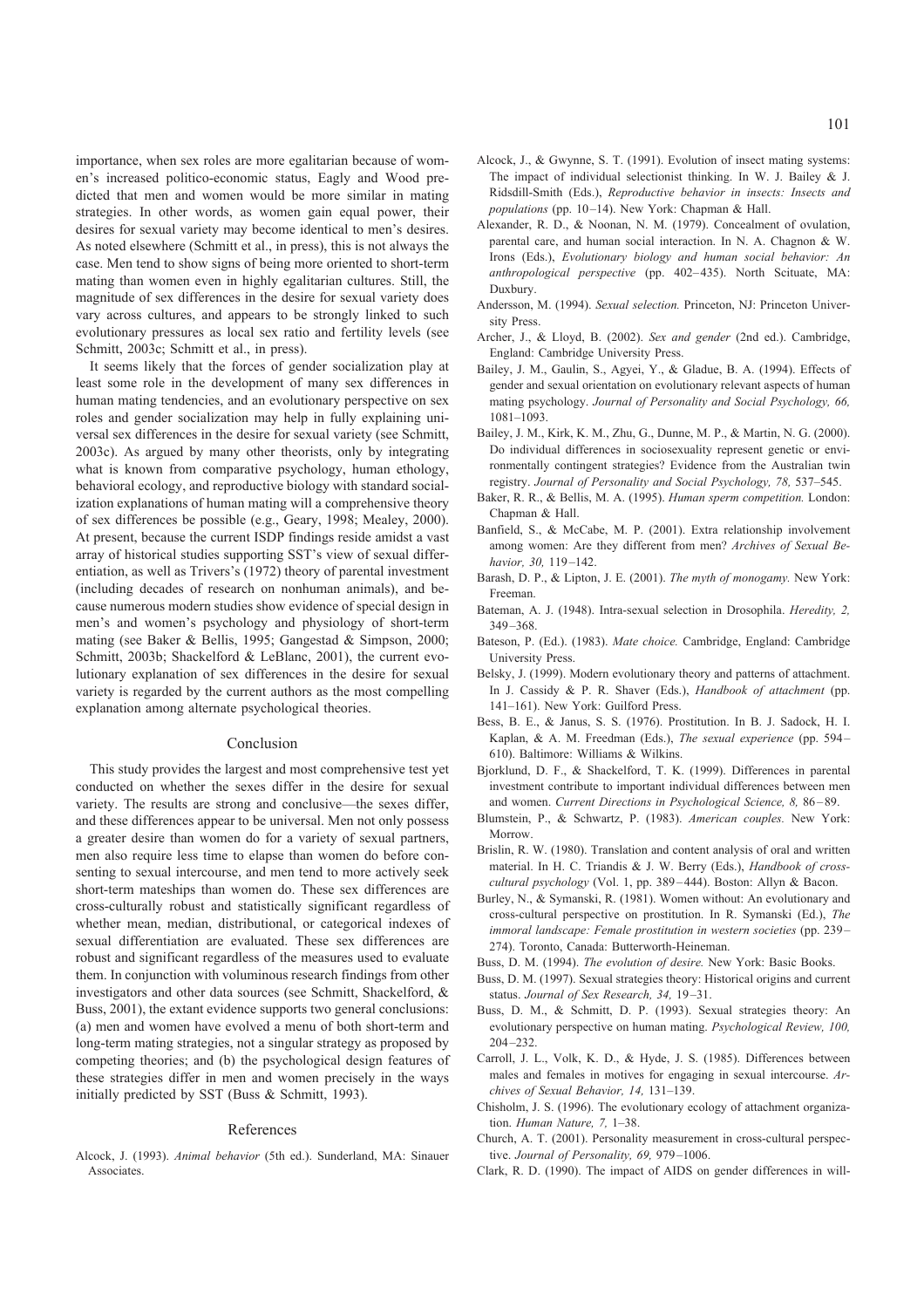ingness to engage in casual sex. *Journal of Applied Social Psychology, 20,* 771–782.

- Clark, R. D., & Hatfield, E. (1989). Gender differences in receptivity to sexual offers. *Journal of Psychology and Human Sexuality, 2,* 39 –55.
- Clutton-Brock, T. H. (1991). *The evolution of parental care.* Princeton, NJ: Princeton University Press.
- Clutton-Brock, T. H., & Parker, G. A. (1992). Potential reproductive rates and the operation of sexual selection. *The Quarterly Review of Biology, 67,* 437– 456.
- Cohen, J. (1988). *Statistical power analysis for the behavioral sciences* (2nd ed.). Hillsdale, NJ: Erlbaum.
- Cronk, L. (1999). *That complex whole: Culture and the evolution of human behavior.* Boulder, CO: Westview Press.
- Daly, M., & Wilson, M. (1988). *Homicide.* New York: Aldine de Gruyter. Eagly, A. H. (1987). *Sex differences in social behavior: A social-role interpretation.* Hillsdale, NJ: Erlbaum.
- Eagly, A. H., & Wood, W. (1999). The origins of sex differences in human behavior: Evolved dispositions versus social roles. *American Psychologist*, 54, 408 – 423.
- Ellis, B. J. (1992). The evolution of sexual attraction: Evaluative mechanisms in women. In J. H. Barkow, L. Cosmides, & J. Tooby (Eds.), *The adapted mind* (pp. 267–288). New York: Oxford University Press.
- Eysenck, H. J. (1976). *Sex and personality.* London: Open Books.
- Gangestad, S. W. (2001). Adaptive design, selective history, and women's sexual motivations. In J. A. French, A. C. Kamil, & D. W. Leger (Eds.), *Evolutionary psychology and motivation* (pp. 37–74). Lincoln: University of Nebraska Press.
- Gangestad, S. W., & Simpson, J. A. (1990). Toward an evolutionary history of female sociosexual variation. Special Issue: Biological foundations of personality: Evolution, behavioral genetics, and psychophysiology. *Journal of Personality, 58,* 69 –96.
- Gangestad, S. W., & Simpson, J. A. (2000). The evolution of human mating: Trade-offs and strategic pluralism. *Behavioral and Brain Sciences, 23,* 573–587.
- Gangestad, S. W., & Thornhill, R. (1997). Human sexual selection and developmental stability. In J. A. Simpson & D. T. Kenrick (Eds.), *Evolutionary social psychology* (pp. 169 –195). Mahwah, NJ: Erlbaum.
- Geary, D. C. (1998). *Male, female: The evolution of human sex differences.* Washington, DC: American Psychological Association.
- Greiling, H., & Buss, D. M. (2000). Women's sexual strategies: The hidden dimension of short-term mating. *Personality and Individual Differences, 28,* 929 –963.
- Guttentag, M., & Secord, P. F. (1983). *Too many women? The sex ratio question.* Beverly Hills, CA: Sage.
- Gwynne, D. T. (1984). Sexual selection and sexual differences in Mormon crickets. *Evolution, 38,* 1011–1022.
- Harvey, P. H., & Reynolds, J. D. (1994). Sexual selection and the evolution of sex differences. In R. V. Short & E. Balaban (Eds.), *The difference between the sexes* (pp. 51–66). Cambridge, England: Cambridge University Press.
- Hassebrauck, M. (1998). The visual process method: A new method to study physical attractiveness. *Evolution and Human Behavior, 19,* 111– 123.
- Hazan, C., & Diamond, L. M. (2000). The place of attachment in human mating. *Review of General Psychology, 4,* 186 –204.
- Hazan, C., & Zeifman, D. (1999). Pair bonds as attachments: Evaluating the evidence. In J. Cassidy & P. R. Shaver (Eds.), *Handbook of attach*ment (pp. 336-354). New York: Guilford Press.
- Heine, S. J., Lehman, D. R., Peng, K., & Greenholtz, J. (2002). What's wrong with cross-cultural comparisons of subjective Likert scales? The reference-group effect. *Journal of Personality and Social Psychology, 82,* 903–918.
- Hinde, R. A. (1984). Why do the sexes behave differently in close relationships? *Journal of Social and Personal Relationships, 1,* 471–501.
- Hoyle, R. H., Fejfar, M. C., & Miller, J. D. (2000). Personality and sexual

risk taking: A quantitative review. *Journal of Personality, 68,* 1203– 1231.

- Hrdy, S. B. (1981). *The woman that never evolved.* Cambridge, MA: Harvard University Press.
- Hyde, J. S. (1986). Gender differences in aggression. In J. S. Hyde & M. C. Linn (Eds.), *The psychology of gender: Advances through meta-analysis* (pp. 51–66). Baltimore: Johns Hopkins University Press.
- Kelly, R. L. (1995). *The foraging spectrum: Diversity in hunter– gatherer lifeways.* Washington, DC: Smithsonian Institution Press.
- Kenrick, D. T., Neuberg, S. L., Zierk, K. L., & Krones, J. M. (1994). Evolution and social cognition: Contrast effects as a function of sex, dominance, and physical attractiveness. *Personality and Social Psychology Bulletin, 20,* 210 –217.
- Kenrick, D. T., Sadalla, E. K., Groth, G., & Trost, M. R. (1990). Evolution, traits, and the stages of human courtship: Qualifying the parental investment model. Special issue: Biological foundations of personality: Evolution, behavioral genetics, and psychophysiology. *Journal of Personality, 58,* 97–116.
- Kenrick, D., Sadalla, E., & Keefe, R. (1998). Evolutionary cognitive psychology: The missing heart of modern cognitive science. In C. Crawford & D. Krebs (Eds.), *Handbook of evolutionary psychology* (pp. 485–514). Mahwah, NJ: Erlbaum.
- Klusmann, D. (2002). Sexual motivation and the duration of partnership. *Archives of Sexual Behavior, 31,* 275–287.
- Knodel, J., Low, B., Saengtienchai, C., & Lucas, R. (1997). An evolutionary perspective on Thai sexual attitudes and behavior. *Journal of Sex Research, 34,* 292–303.
- Lancaster, J. B. (1989). Evolutionary and cross-cultural perspectives on single-parenthood. In R. W. Bell & N. J. Bell (Eds.), *Interfaces in psychology* (pp. 63–72). Lubbock: Texas Tech University Press.
- Landolt, M. A., Lalumiere, M. L., & Quinsey, V. L. (1995). Sex differences in intra-sex variations in human mating tactics: An evolutionary approach. *Ethology and Sociobiology, 16,* 3–23.
- Laumann, E. O., Gagnon, J. H., Michael, R. T., & Michaels, S. (1994). *The social organization of sexuality.* Chicago: University of Chicago Press.
- Le Boeuf, B. J. (1974). Male–male competition and reproductive success in elephant seals. *American Zoologist, 14,* 163–176.
- Leitenberg, H., & Henning, K. (1995). Sexual fantasy. *Psychological Bulletin, 117,* 469 – 496.

Lovejoy, O. (1981, January). The origin of Man. *Science, 211,* 341–350.

- Low, B. S. (1989). Cross-cultural patterns in the training of children: An evolutionary perspective. *Journal of Comparative Psychology, 103,* 311–319.
- Malamuth, N. M. (1996). Sexually explicit media, gender differences, and evolutionary theory. *Journal of Communication*, 46, 8-31.
- Maynard Smith, J. (1977). Parental investment: A prospective analysis. *Animal Behavior, 25,* 1–9.
- Mealey, L. (2000). *Sex differences: Developmental and evolutionary strategies.* San Diego, CA: Academic Press.
- Miller, L. C., & Fishkin, S. A. (1997). On the dynamics of human bonding and reproductive success: Seeking windows on the adapted-for humanenvironment interface. In J. A. Simpson & D. T. Kenrick (Eds.), *Evolutionary social psychology* (pp. 197–235). Mahwah, NJ: Erlbaum.
- Miller, L. C., Putcha-Bhagavatula, A., & Pedersen, W. C. (2002). Men's and women's mating preferences: Distinct evolutionary mechanisms? *Current Directions in Psychological Science, 11,* 88 –93.
- Mills, S., Saidel, T., Bennett, A., Rehle, T., Hogle, J., Brown, T., & Magnani, R. (1998). HIV risk behavioral surveillance: A methodology for monitoring behavioral trends. *AIDS, 12,* S37–S46.
- Mize, S. J. S., Robinson, B. E., Bockting, W. O., & Scheltema, K. E. (2002). Meta-analysis of the effectiveness of HIV prevention interventions for women. *AIDS CARE, 14,* 163–180.
- Munroe, R. L., & Munroe, R. H. (1997). A comparative anthropological perspective. In J. W. Berry, Y. H. Poortinga, & J. Pandey (Eds.),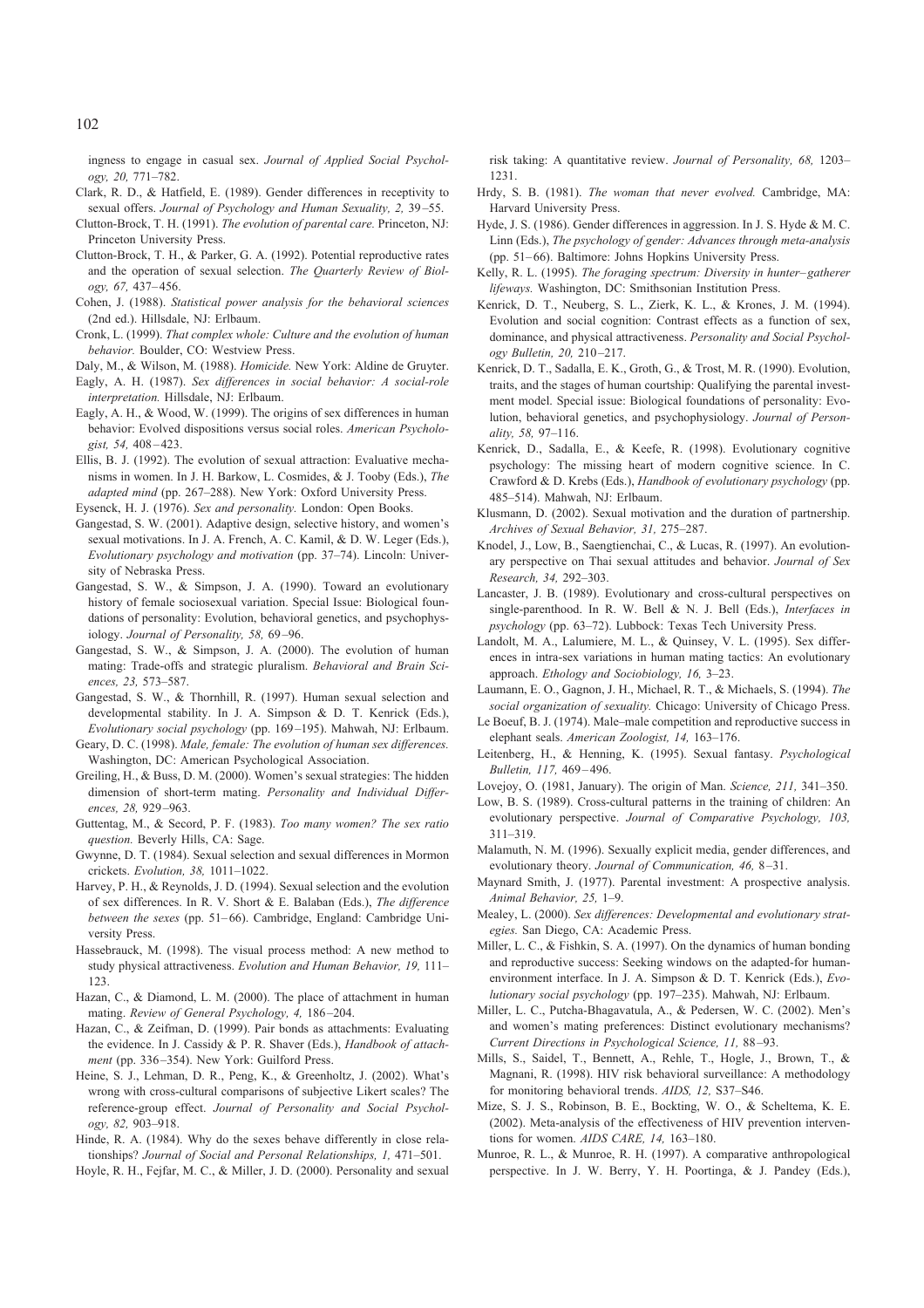*Handbook of cross-cultural psychology* (2nd ed., Vol. 1, pp. 171–213). Boston: Allyn & Bacon.

- Oliver, M. B., & Hyde, J. S. (1993). Gender differences in sexuality: A meta-analysis. *Psychological Bulletin, 114,* 29 –51.
- Pedersen, F. A. (1991). Secular trends in human sex ratios: Their influence on individual and family behavior. *Human Nature, 2,* 271–291.
- Pedersen, W. C., Miller, L. C., Putcha-Bhagavatula, A. D., & Yang, Y. (2002). Evolved sex differences in the number of partners desired? The long and the short of it. *Psychological Science, 13,* 157–161.
- Quinn, N. (1977). Anthropological studies on women's status. *Annual Review of Anthropology, 6,* 181–225.
- Regan, P. C. (1998a). Minimum mate selection standards as a function of perceived mate value, relationship context, and gender. *Journal of Psychology and Human Sexuality, 10,* 53–73.
- Regan, P. C. (1998b). What if you can't get what you want? Willingness to compromise ideal mate selection standards as a function of sex, mate value, and relationship context. *Personality and Social Psychology Bulletin, 24,* 1294 –1303.
- Regan, P. C., & Berscheid, E. (1997). Gender differences in characteristics desired in a potential sexual and marriage partner. *Journal of Psychology and Human Sexuality, 9,* 25–37.
- Reynolds, J. D. (1987). Mating system and nesting biology of the rednecked phalarope *Phalaropus lobatus*: What constrains polyandry? *Isis, 129,* 225–242.
- Salmon, C., & Symons, D. (2001). *Warrior lovers: Erotic fiction, evolution, and female sexuality.* London: Weidenfeld & Nicolson.
- Scheib, J. E. (1997, June). *Context-specific mate choice criteria: Women's trade-offs in the contexts of long-term and extra-pair mateships.* Paper presented at the Annual Meeting of the Human Behavior and Evolution Society, University of Arizona, Tucson, AZ.
- Schmitt, D. P. (2002a). A meta-analysis of sex differences in romantic attraction: Do rating contexts affect tactic effectiveness judgments? *British Journal of Social Psychology, 41,* 387– 402.
- Schmitt, D. P. (2002b). Are sexual promiscuity and relationship infidelity linked to different personality traits across cultures? Findings from the International Sexuality Description Project. In W. Lonner, D. L. Dinnel, S. A. Hayes, & D. N. Sattler (Eds.), *Online readings in psychology and culture.* Western Washington University, Department of Psychology, Center for Cross-Cultural Research Web site: http://www.wwu.edu/ -culture
- Schmitt, D. P. (2003a). *Is short-term mating caused by insecure romantic attachment? A test of competing evolutionary theories.* Manuscript submitted for publication.
- Schmitt, D. P. (2003b). *Short-term mating desires are related to finger length ratios, waist-to-hip ratios, and body symmetry in college-aged men and women.* Manuscript submitted for publication.
- Schmitt, D. P. (2003c). *Sociosexuality from Argentina to Zimbabwe: A 48-nation study of sex, culture, and the dynamics of human mating.* Manuscript submitted for publication.
- Schmitt, D. P., Alcalay, L., Allensworth, M., Allik, J., Ault, L., Austers, I., et al. (in press). Are men universally more dismissing than women? Gender differences in romantic attachment across 62 cultural regions. *Personal Relationships.*
- Schmitt, D. P., & Buss, D. M. (1996). Strategic self-promotion and competitor derogation: Sex and context effects on the perceived effectiveness of mate attraction tactics. *Journal of Personality and Social Psychology, 70,* 1185–1204.
- Schmitt, D. P., & Buss, D. M. (2001). Human mate poaching: Tactics and temptations for infiltrating existing mateships. *Journal of Personality and Social Psychology, 80,* 894 –917.
- Schmitt, D. P., Couden, A., & Baker, M. (2001). The effects of sex and temporal context on feelings of romantic desire: An experimental evaluation of Sexual Strategies Theory. *Personality and Social Psychology Bulletin, 27,* 833– 847.
- Schmitt, D. P., Shackelford, T. K., & Buss, D. M. (2001). Are men really more

"oriented" toward short-term mating than women? A critical review of research and theory. *Psychology, Evolution and Gender, 3,* 211–239.

- Schmitt, D. P., Shackelford, T. K., Duntley, J., Tooke, W., & Buss, D. M. (2001). The desire for sexual variety as a key to understanding basic human mating strategies. *Personal Relationships*, 8, 425-455.
- Schmitt, D. P., Shackelford, T. K., Duntley, J., Tooke, W., Buss, D. M., Fisher, M. L., et al. (2002). Is there an early 30s peak in female sexual desire: Cross-sectional evidence from the United States and Canada. *The Canadian Journal of Human Sexuality, 11,* 1–18.
- Shackelford, T. K., & Buss, D. M. (1997). Marital satisfaction in evolutionary psychology perspective. In R. J. Sternberg & M. Hojjat (Eds.), *Satisfaction in close relationships* (pp. 7–25). New York: Guilford Press.
- Shackelford, T. K., & LeBlanc, G. J. (2001). Sperm competition in insects, birds, and humans: Insights from a comparative evolutionary perspective. *Evolution and Cognition, 7,* 194 –202.
- Simpson, J. A., & Gangestad, S. W. (1991). Individual differences in sociosexuality: Evidence for convergent and discriminant validity. *Journal of Personality and Social Psychology, 60,* 870 – 883.
- Simpson, J. A., & Gangestad, S. W. (1992). Sociosexuality and romantic partner choice. *Journal of Personality, 60,* 31–51.
- Simpson, J. A., Gangestad, S. W., Christensen, P. N., & Leck, K. (1999). Fluctuating asymmetry, sociosexuality, and intrasexual competitive tactics. *Journal of Personality and Social Psychology, 76,* 159 –172.
- Smith, R. L. (1984). Human sperm competition. In R. L. Smith (Ed.), *Sperm competition and the evolution of animal mating systems* (pp. 601– 659). New York: Academic Press.
- Speed, A., & Gangestad, S. W. (1997). Romantic popularity and mate preferences: A peer-nomination study. *Personality and Social Psychology Bulletin, 23,* 928 –935.
- Sprecher, S., Sullivan, Q., & Hatfield, E. (1994). Mate selection preferences: Gender differences examined in a national sample. *Journal of Personality and Social Psychology, 66,* 1074 –1080.
- Symons, D. (1979). *The evolution of human sexuality.* New York: Oxford University Press.
- Townsend, J. M. (1995). Sex without emotional involvement: An evolutionary interpretation of sex differences. *Archives of Sexual Behavior, 24,* 173–205.
- Trivers, R. (1972). Parental investment and sexual selection. In B. Campbell (Ed.), *Sexual selection and the descent of man: 1871–1971* (pp. 136 –179). Chicago: Aldine-Atherton.
- Trivers, R. (1985). *Social evolution.* Menlo Park, CA: Benjamin Cummings.
- Walter, A. (1997). The evolutionary psychology of mate selection in Morocco: A multivariate analysis. *Human Nature, 8,* 113–137.
- Weinhardt, L. S., Carey, M. P., Johnson, B. T., & Bickham, N. L. (1999). Effects of HIV counseling and testing on sexual risk behavior: A meta-analytic review of published research, 1985–1997. *American Journal of Public Health, 89,* 1397–1405.
- Wiederman, M. W. (1997). Extramarital sex: Prevalence and correlates in a national survey. *The Journal of Sex Research, 34,* 167–174.
- Wiederman, M. W., & Dubois, S. L. (1998). Evolution and sex differences in preferences for short-term mates: Results from a policy capturing study. *Evolution and Human Behavior, 19,* 153–170.
- Wilcox, R. R. (1987). *New statistical procedures for the social sciences.* Hillsdale, NJ: Erlbaum.
- Wilcox, R. R. (1996). *Statistics for the social sciences.* San Diego, CA: Academic Press.
- Wilson, G. D. (1987). Male–female differences in sexual activity, enjoyment, and fantasies. *Personality and Individual Differences, 8,* 125–127.
- Wright, T. M., & Reise, S. P. (1997). Personality and unrestricted sexual behavior: Correlations of sociosexuality in Caucasian and Asian college students. *Journal of Research in Personality*, 31, 166-192.
- Zeifman, D., & Hazan, C. (1997). Attachment: The bond in pair-bonds. In J. Simpson & D. T. Kenrick (Eds.), *Evolutionary social psychology* (pp. 237–263). Hillsdale, NJ: Erlbaum.